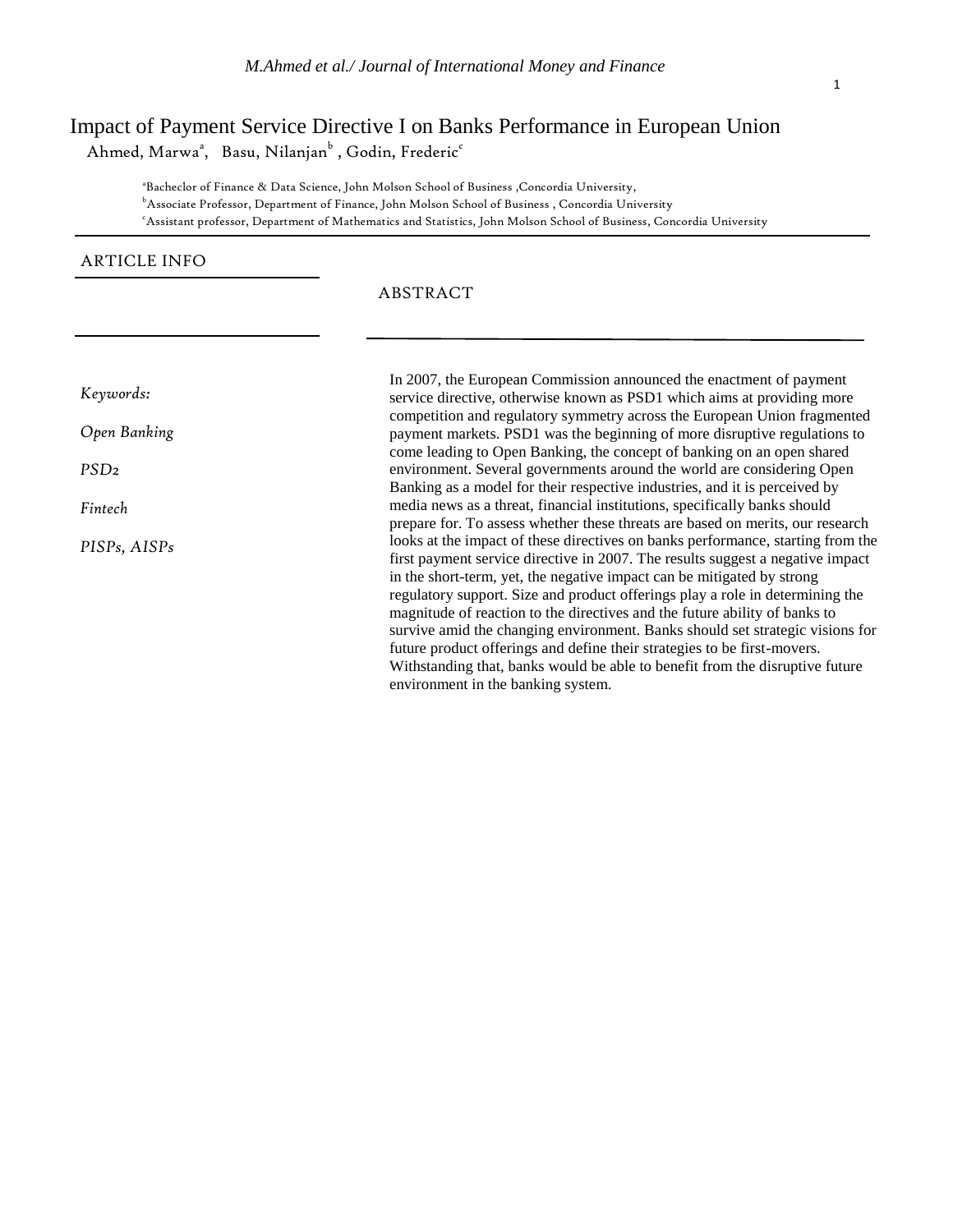#### 1. INTRODUCTION

#### *Evolution of technology and financial innovation*

The evolution of technology in the past decade has been a fuel to the growth of financial innovation. Technology has become more accessible and widely used around the world. This has led to the development of innovative financial products such as e-money wallets, online payment accounts, mobile bank applications, etc. Banks would need to keep up the pace of their inventive bringing, to ensure that they survive in the fast-changing markets of today. Otherwise, complacency would lead to loss of competitive advantage and loss of customer base. As these newly created products continue to evolve, there's a need to regulate how they can be used, to what extent, and where they should be used. These innovative financial products are competing head-on with banks traditional products such as deposit accounts and credit cards. New players are entering the banking market with these low-cost creative offerings, and a need to provide regulatory framework is necessary to ensure fair competition and efficiency of operations. There are two approaches to regulation of these products. The first approach is by setting up regulatory bodies and national governments to dictate what rules should be applied and how markets should function, we call this the regulatory-based approach. The second approach is internal regulations developed by giant industry players according to their market needs and these regulations slowly diffuse between other peers until it becomes a standard practice in the industry, we call this market-based approach. There are arguments for and against each approach. A big question governments are currently tackling is whether Open Banking should be introduced by either of the two approaches or how can they combine the two approaches together. This paper addresses one regulation that came out in 2007, concerning payment and credit instruments across the European Union. The European Union, as opposed to North America, took the regulatory-based approach in PSD1 to ensure that information is symmetrical between all players in the payments market. The European Union did this through the formation of the European Commission which introduced the first Payment Service Directive in 2007. Following the internet bubble, the internet penetration increased significantly across years until it reached an estimate 55% penetration rate into households (Statista, 2006). Supported by this growth, there has been an explosion in the use of e-commerce among European consumers, with UK alone estimating £375.1 billion in online sales (Statista, 2005).Along this explosion, new financial players evolved. These financial players are called payment service institutions, whose function is to act as intermediary between customers and their banks to execute transactions online. Also, new products using electronic money evolved, such as e-wallets to facilitate payment process. This is an obvious benefit to customers. However, there are also risks associated with online payments. The common practice called Screen Scraping is used to execute these online payments. Screen scraping refers to the access to customer bank account data by third parties which use the relevant information to process payments (OpenBankingHub,2017). The main risk involved in screen scraping is the storage of customer credentials by third parties, posing a significant identity and cyber security risk. In addition to that, the lack of common regulation among all countries across EU led to regulatory arbitrage and inefficiencies in the payment markets that cost both money and time.

In 2007, the European Commission introduced the first Payment Service Directive, thereafter referred to as PSD1. The purpose of this directive was to provide a regulatory framework for the payments market, which will reduce inefficiencies and level the playing field between all stakeholders involved in the market. The PSD1 was part of SEPA (Euractiv, 2013), the effort to establish a Single European Payment Area between all state members to make payments market in European more efficient and profitable. This directive turns out to be one among many other laws yet to come that led to the development of Open Banking, a banking model that is bound to revolutionize the financial sector.

### *The Payment Service Directive (PSD)*

The first payment service directive was introduced in 2007 with the aim to increase competition in the payments market, while providing the framework to ensure that cross border payments are as safe and efficient as national payments. The directive was part of SEPA, the Single European Payment Area initiative, which seeks to make the European Union a single market for payments. It was aimed at the three major payment alternatives to cash: direct debit, credit transfer and emoney instruments. The objective of regulators was to provide a legal framework to the use of these instruments to expand their use for online and offline purchases. The goal of regulation was not just to increase information symmetry across the EU, but also to encourage the use of these instruments by consumers, as an alternative to cash. The commission estimated that 3% of European GDP consists of cash-related expenses (Euractiv, 2013). By reducing the interchange fees charged by cardholder's bank to the merchant bank for each sale transaction, consumers and retail businesses can save up to €13.3billion annually (Euractiv, 2013). In addition to lowering fees and increasing transparency of information for customers, the second objective was to increase competition. The establishment of one single regulatory framework would eliminate any regulatory uncertainties between countries, and the existing payment institutions can gain from access to larger markets. The increase in competition would also drive innovation and push costs of payments downward, ultimately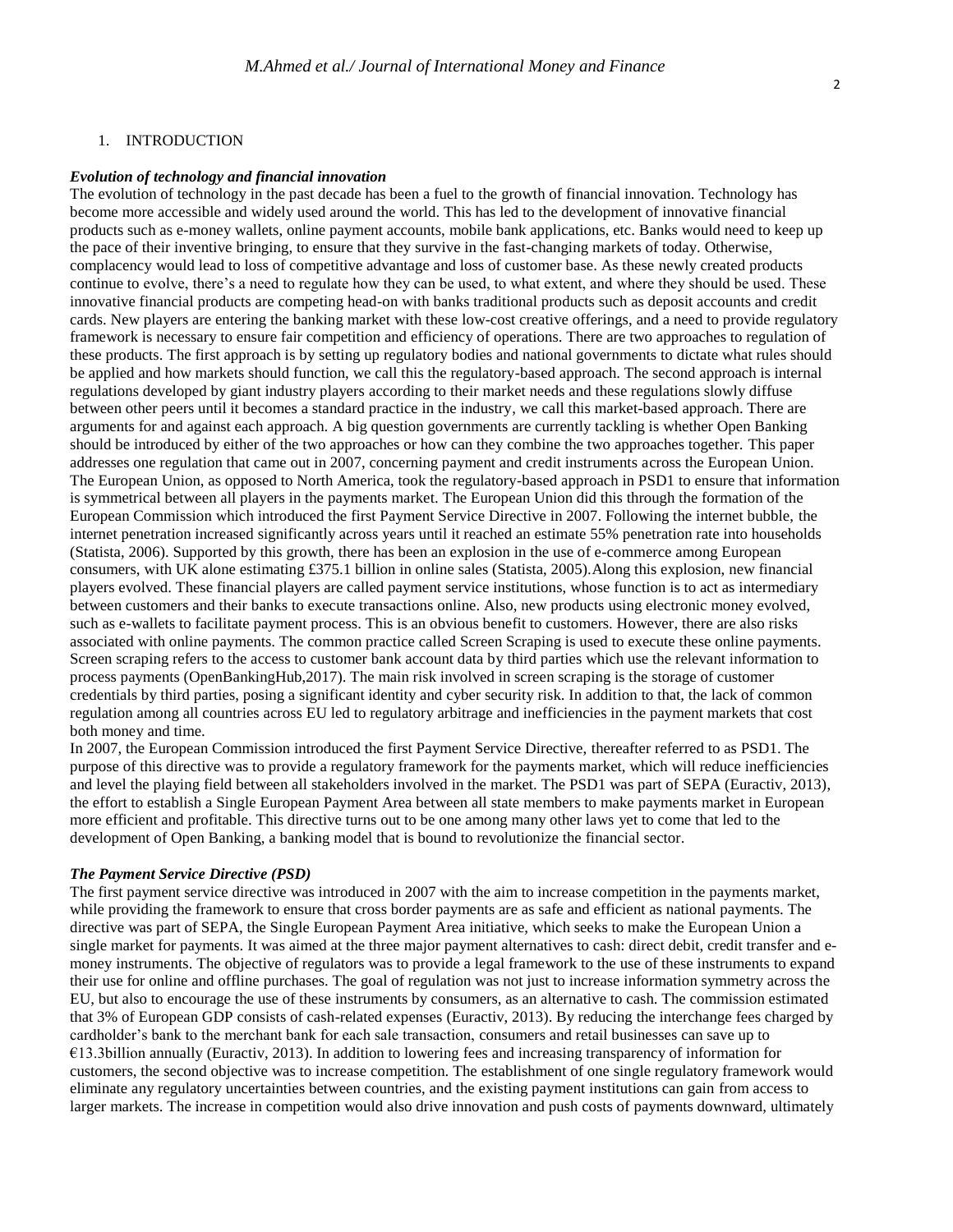making them competitive and efficient. The potential impact of this directive on banks is double sided. On one hand, the negative impact of PSD will be observed on three levels (EBA, 2008). The first level is practical impact on banks, which includes the direct competition with the innovative payment products and the need to change product offerings to become more competitive and customer focused. Also, there's investment costs associated with upgrading IT systems to comply with the faster execution times. The second level is strategic impact where the landscape in which banks operate in will change. There's a need to rethink strategy to become more digital. The tactical level encompasses all the internal changes the banks have to make to their documentations, additional training and staffing, and operational risk management to ensure full compliance with rules (EBA, 2008). The European Banking Authority itself views PSD as representing investment challenges to banks as they need to adjust their systems and technology to comply with the new requirements. On the other hand, the positive impact will derive from the standardization of payment processing, allowing banks to benefit from economies of scale, and therefore gain cost savings. Furthermore, the opportunity for innovation would increase substantially given the legal certainty associated with establishing standards into laws. (European Commission, 2012).

The credit implied in this regulation is not credit traditionally defined in the banking industry. That is, it is not the credit banks give by borrowing from the public using deposits and lending it out to the public as loans. Credit in the scope of the directive is defined as the short-term credit a payment institution can grant to clients to facilitate the use of payment instrument (European Commission, 2009). However, this form of short-term credit competes directly with the short-term loans traditional financial institutions offer to customers to finance their short-term expenditures.

The directive was drafted on November  $13<sup>th</sup>$ , 2007, and its rules started applying as of November  $1<sup>st</sup>$ , 2009. The payment instruments included in the directive are credit transfers, direct debits, card payments, mobile and online payments, and emoney (*European Commission, 2007*).

The inefficiencies that persisted prior the directive are the lack of economies of scale across the EU due to differences in legal framework for payments in country members. The EU moves around 52 trillion euros per year and significant cost savings can be generated if these payments are executed in bulk. There's a difference in processing times between country members. Execution time varied from being on the same day to taking at least three days (*Explanatory Memorandum to the Payment Services Regulations*, 2009). In the scope of PSD1, payment institutions are defined as non-bank payment service providers that offer credit or payment instruments such as credit cards, direct debits or e-money instruments. (*European Commission, 2009*). On the other hand, payment service providers include the e-money institutions, payment institutions and banks combined.

#### *2008 Financial Crisis*

In 2000, the UK conducted an investigation into the competitive environment in the banking industry. Among other findings of the report, some conclusions merit attention as it serves as an explanation as to why the retail banking market was not competitive. It was found that the existence of tight regulatory barriers were unnecessary, being not tied to the warranted levels of risks but rather mere attempts of protection to the industry (Cruickshank, 2000). Payment market was also found to be discriminately limiting access to money transmission. National payment schemes in UK were run by the large established banks, who denied access to the smaller payment providers, whose costs were prohibitively high in comparison. Additionally, the regulatory system that existed back then posed inefficient barriers to innovation for new entrants. New entrants such as financial technology firms which are more apt at innovation than larger banks were denied access to the market. This monopoly on payment market by large banks hindered the ability of customers to switch bank suppliers (Cruickshank, 2000). There's an inability to easily switch to the bank that offers the highest investment rate or lowest interest rate on loans, due to the redemption penalties imposed on loan borrowers and mortgage buyers, and the inability to current account prices across multiple banks. Banks were also found to be very protective of information to their consumers, suppliers as well as new entrants (Cruickshank, 2000). It was an extremely time-consuming process to look for account or loan alternatives. The result of these tight regulations was a very concentrated market for money transmission and payments in both consumer and small business markets. The regulator's recommendation based on these findings were a need for increase in information and transparency, a need for establishing the foundations of an ecommerce-based retail financial services and the need to increase the consumer protection laws. This report was conducted following the dot com bubble which occurred in 2000. Fast forward, eight years later, there was a meltdown of subprime mortgage market in the United States followed by a global deterioration in financial markets. This incident changed public trust levels in banks as well as regulators' view of financial services markets. The regulators observed the outcomes of a concentrated financial market. Following the introduction of Basel III, banks had to comply with more stringent capital and liquidity requirements. *Too Big To Fail* banks, which had large exposures to the US Mortgage backed securities shook public level trust in their governments after spending \$2 trillion of taxpayers' money to bail these banks out (Harvard Business Review, 2018). Addressing the TBTF issue has been at the center of regulators' attention. It raises questions about the high barriers to entry in the industry, but more importantly the prudential concerns associated with systematic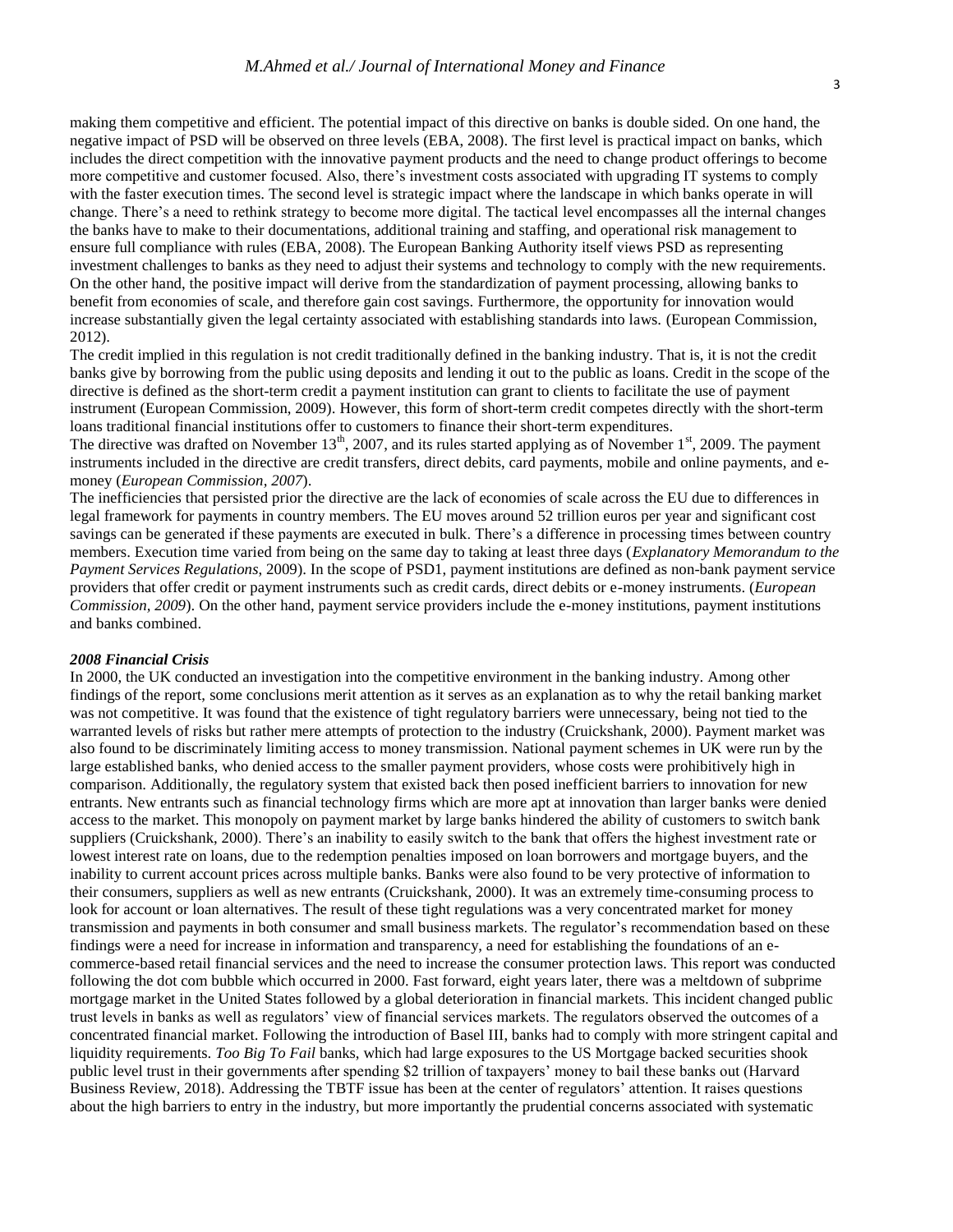failure of global economies which proved very costly to the economy. The main lesson to be learnt by regulators from the crisis was the need to increase the level of competition in the financial industry and enforce laws to foster innovation in a complacent industry. In Europe, since the financial crisis and the Euro crisis faced by state members, large banks reduced their lending activities to small medium enterprises due to tighter capital requirements Competition & Market Authority, 2016). This was an opportunity for new payment institutions to enter the lending market and gain some market share from the larger banks. In 2011, an updated market study on personal current accounts in UK reiterated the initial finding of the 2000 report. There persisted high levels to entry and expansion by smaller payment service providers. The increased dissatisfaction by customers from using the larger banks' personal current account offerings were enticing some customers to switch, but cost of information search was still high. Regulators finally came to the realization that new laws must be drafted to allow those new entrants more opportunity to grow and gain market share, and consequently improve the customer's banking experience.

#### *The Current Account Mi Data Initiative*

In 2011, Personal Current Account Mi Data Programme, a government-backed voluntary initiative was introduced to allow data exchange from banks to customers. It's a collaborative industry-government effort to increase sharing of personal customer data. The programme was diverse in its industry nature with 26 companies (Tomlinson,S., 2011) from technology, banking, payments, telecommunications and commodities industries signing up to become part of it. The initiative is aimed at allowing individuals to view, access and use their personal consumption and transaction data in a way that is portable and safe. This data portability feature allows customers to find better bank account deals or help them understand their spending habits. Midata is applied to any institution that provides personal current accounts, which may opt in the programme and is therefore mandated to make data available to customers to download, up to 12 months of transactions history. The transaction history can be submitted to price comparison websites which would recommend alternative product and service suites. Since its inception in 2011, it was gradually phased in. The objective of the programme resided on four pillars, which set the stage for the successive directives involved in data sharing *(Mitchell, A. (2012).*Data sharing is ought to be transparent, whereby the customer receives a comprehensive description of what data a company holds about them. Customers should be allowed access to their data whilst ensuring that secure mechanisms are used by banks to verify the identity of their customers. The critical aspect of this programme is giving customers control over their data, through being able to download, query or update their data whenever needed. In addition to control, customers should be able to transfer their data, like they transfer money from bank accounts, without constraints on the purposes of doing so. These four pillars address problems which exist in the consumer financial service market, proved by previous market investigation reports conducted by the government (Cruickshank, 2000). This programme proved successful to stimulate banks to embrace the open data sharing model. As a result of its success, the programme was adopted by other governments across EU as well as Australia. The initiative also addressed several key issues such as identity management, cyber security, data portability and data sharing. These issues motivated the industry and government to communicate more effectively and establish mechanisms to address these issues. Banks across the European Union came together and agreed on common standards to share data amongst themselves. These standards were defined for an open application programme interface, a software tool to communicate between banks' applications. In fact, in September 2015, HMT, a British governmental body announced the intention to deliver an open API standard in UK banking, which is referred to later as Open Banking (Open Data Institute, 2014). Following the announcement, the Open Banking Working Group was set up, at the request of HMT, to explore how data can be used to help people transact, save, borrow, lend and invest their money (TechUK, 2016). The OBWG later in 2018 set out an Open Banking Standard for how customers' data in banks should be created, shared and used by its owners and those who access it such as third party service providers.

#### *General Data Protection Regulation (GDPR)*

The General Data Protection Regulation is one of the key drivers that led to Open Banking in the UK. In 2012, the European Commission announced its commitment to reforming data protection across European Union to make Europe fit for the digital age (Palmer D., 2018). In essence, GDPR is a payment service directive for data protection. Its objective was to establish a simplified regulatory framework for safe and secure data sharing (European Commission, 2012). Companies were obligated to ensure the protection of data they collect and strictly use it for legal purposes, avoiding any misuse or exploitation, in which case companies must pay hefty legal penalties, as high as  $\epsilon$ 20 million across EU. By creating a common framework for data sharing across EU, businesses will be able to benefit from cheaper and simpler operations, potentially saving up to  $\epsilon$ 2.3 billion annually (European Commission, 2012). A revision of GDPR occurred in 2015 with the aim to strengthen the legal rights of customers across EU. The key aspects of the revised GDPR are data access, consent, right to data portability, data protection and privacy by design, whereby companies that hold customers' data are required to enforce technical standards to meet the proposed data security requirements (EU, GDPR, 2015). By revising GDPR, European Commission set the legal ground to maximize data protection for customers, before revising the first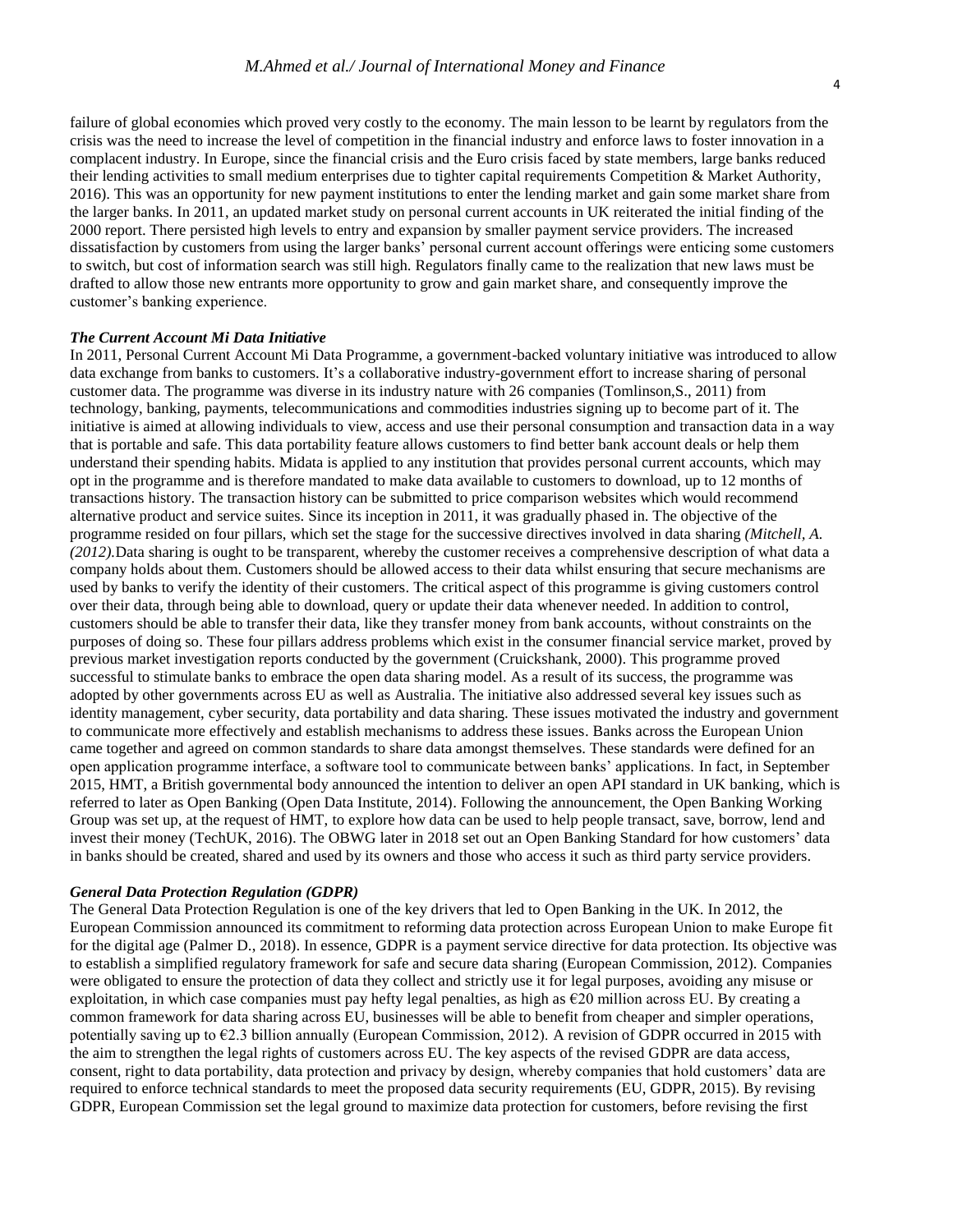payment directive. The customer's legal rights to data sharing in the context of the revised payment directive to come three years later are right to give only the minimum necessary data intended for the requested purpose, give explicit consent to share data, and right to consent withdrawal at any time upon the customer's request. The open API proposed to be implemented by OBIE would not have been possible to use without revising the GDPR and ensuring the clarity of customer's right to data portability, which is at the center of the open banking model.

#### *The Second Payment Service Directive*

Following the revision of GDPR in 2015, the first PSD was also revised into what is now called the second payment service directive, the directive that directly preceded Open Banking adoption in the EU. The transition period was shorter in PSD2 where banks were given only ninety days for rules to go into force and two years for rules to apply. PSD1 was revised due to the proliferation of new payment instruments and the innovative solutions that surfaced in mobile and internet banking markets thanks to the rapid technology advancement (Worldline, 2018). The innovative products and service fell beyond the scope of PSD1 and therefore created a lot of uncertainty for both businesses and customers alike. The most important update in the second PSD is that the scope it uses to define payment institutions is far broader than PSD1 scope (European Commission, 2015). PSD2 included two new categories of PIs to account for the new players in the market. The first category called Account Information Service Providers, AISPs which are granted access to a customer's account, upon their consent, to verify their balances and information or more deeply view their transactions, analyze their spending behaviors and recommend personal financing solutions and budgetary services. The second category is Payment Initiation Service Providers, PISPs which are granted access to customers' account, upon their consent to initiate payments from their accounts, without the need for intermediaries (European Commission, 2015). Other aspects that were revised in PSD were the consumer rights whereby the consumers in PSD2 get unconditional refund rights. Also, the removal of credit card surcharge fees online and offline reduced the charging fees customers have to pay for their purchases. Finally, in case of unauthorized transactions, the customer is held liable for 50 euros only, instead of 150 euros that existed prior to PSD2 (European Commission, 2015). Authorization to account access has been more strictly defined in PSD2, to enforce the rights proposed by GDPR, and it's been defined as the responsibility of the financial institution to verify the identity of the third party providers requesting the data. However, the European Banking Authority, a government body set up to oversee the implementation of PSD2, will create a public central register of authorized payment providers which can be trusted with customer data. The EBA also oversees the development of strict technical standards on how authentication is given and the security of communication channels through which data is shared European Commission, 2015). Although the EBA oversees those technical aspects, it doesn't define the API standards payment providers should follow. These standards are rather left for the industry to agree on. The changes proposed by PSD2 are significant for financial institutions, as it signals the new wave of disruption to hit the industry. PSD2 widens the geographical scope of PSD1 by the introduction of one-legged transactions; where at least one party of the transaction resides within EU borders would be sufficient to enforce PSD2 laws. Banks in non-EU countries have to comply with PSD2 if the TPP requesting data access is located within EU borders. In other words, PSD2 can very much apply on a global scale. In addition to that, banks must comply and give away their customer data, given their approved consent, to the third party requesting it, which will in turn use it to provide more personalized products and services to the customer. In this sense, banks are giving away not only their future profit of potential customer acquisitions, but more importantly they are foregoing the raw data of financial behavior they collect on their customers. This commodity is the core of creating new financial products and services catered to customers' needs, and without it, new product innovations would become harder. Moreover, financial institutions would now face direct competition over client data with big technology companies such as Apple, Amazon, Google and Facebook, also known as GAFA. GAFA companies could possibly be third party providers; AISP or PISP, and they would request access to the customers' financial data to assimilate it further into useful product offerings. In fact, each of those big tech companies currently has their banking-related product offerings on the market and customers are at the early stage of their adoption. For example, Apple launched Apple Pay to make payment experience faster for customers at checkout, Facebook launched a Peer-to-Peer payment platform through which two customers can send money directly through Facebook Messenger application, Amazon launched Small Medium Business Lending platform to help small businesses finance their activities, and finally Google launched Google Wallet, an e-wallet to store bank account information on the cloud. The gravity of competition facing financial institutions is larger in PSD2 compared to PSD1. Considering the size and market share of the big technology companies worldwide,\$3,102.6 trillion (Statista,2018), as opposed to the size and market share of global fintech industry, \$105 billion in total funding (Forbes, 2016), the technology companies pose a larger threat than fintech companies. Notwithstanding the larger advantage technology companies have in customer engagement, banks are at a larger disadvantage compared to Tech companies. This perceived disruption to the industry contributes to the gaining popularity of the search term PSD2 compared to its predecessor, PSD1 shown in figure I.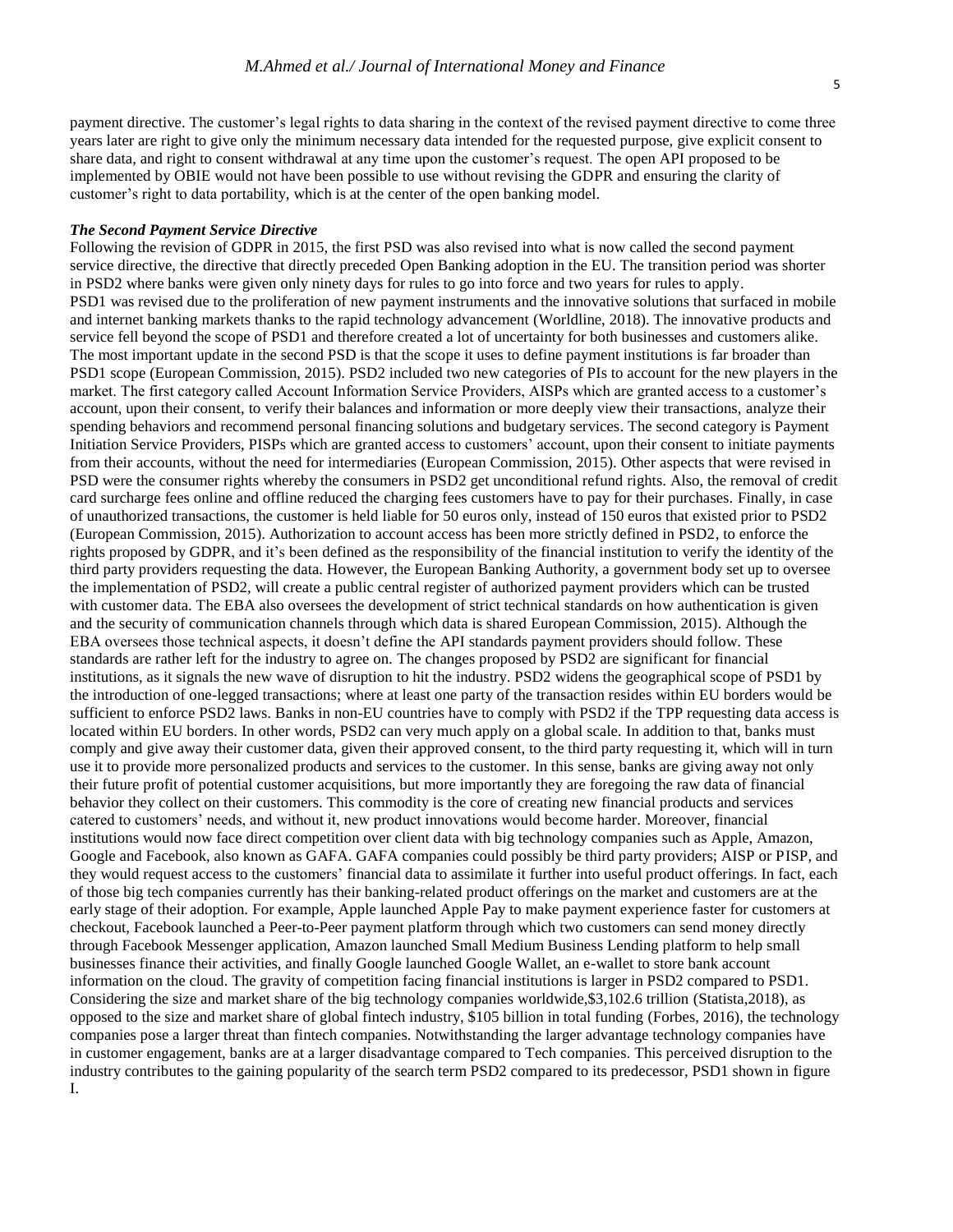#### *Open Banking Standards*

In January 2018, the Competition and Market Authority in UK published the first Open Banking standards developed by OBIE in the world, enforced only on the largest nine banks in UK, known as CMA9. The nine largest banks are HSBC, Danske Bank, Barclays Bank, Royal Bank of Scotland, Lloyds PLC, Santander Bank, Nationwide Building Society, Allied Irish Bank Group and Bank of Ireland. The standards refer to the pre-defined set of technical standards of a single application programme interface to be implemented by CMA9.

The difference between PSD2 and Open Banking lies mainly in the way API standards are defined. In PSD2, the technical standards of API were left for markets to define whereas in Open Banking, the standards were pre-defined by regulators. This difference in approach would affect the reaction of banks to each set of laws. Although the first pre-defined Open Banking API came out in the UK, banks across EU were sharing data across their subsidiaries and with PSPs using an industry defined common standard called NextGenPSD2. It remains ambiguous whether all EU banks will voluntarily apply to use the UK-developed API or they would continue using NextGenPSD2. In contrast to PSD2, Open Banking transition period was shorter with only two months to implementation of the API. The shorter transition time would affect the reaction the announcement of the respective laws. Despite the shorter time to implementation, banks should be more ready to transition to the new API proposed in Open Banking law due to their previous expertise in developing NextGenPSD2.



Figure I: Google trends for search terms PSD I, PSD II, Open Banking. PSD I gained very little interest across time which would also explain why there's not any financial literature about the topic. PSD2 is more popular as a search term compared to PSD2 and this may be attributable to the increased competition expected from PSD II. Open Banking shadows PSD II in its popularity and it may explain why non-financial customers use the two terms interchangeably.

### 3. HYPOTHESES

There's no literature review cited in this paper due to the absence of any previous research done on this topic in financial journals. The possible reason for lack of academic interest in the topic of PSD is the timing of its introduction in 2007. The law was enacted in 2007 and its rules started applying in 2009. Those two years were at the heart of the global great financial crisis in 2008. The negative consequences of the crisis might have veiled the impact of PSD1, making research far more difficult to conduct. However, in order to understand Open Banking and how it would potentially impact banks, it is important to date the law from its starting point, in which case it is the PSD1. The reason being the high correlation observed among abnormal returns of the three directives: PSD (I), PSD (II) and Open Banking shown in figure II.

All these laws mentioned in the introduction were aimed at increasing competition with banks and disrupting their markets. We attempt to look at whether this argument of perceived threat to banks is warranted. If the threat of disruption is warranted, then those directives should negatively impact banks' performance.. The negative impact stems from the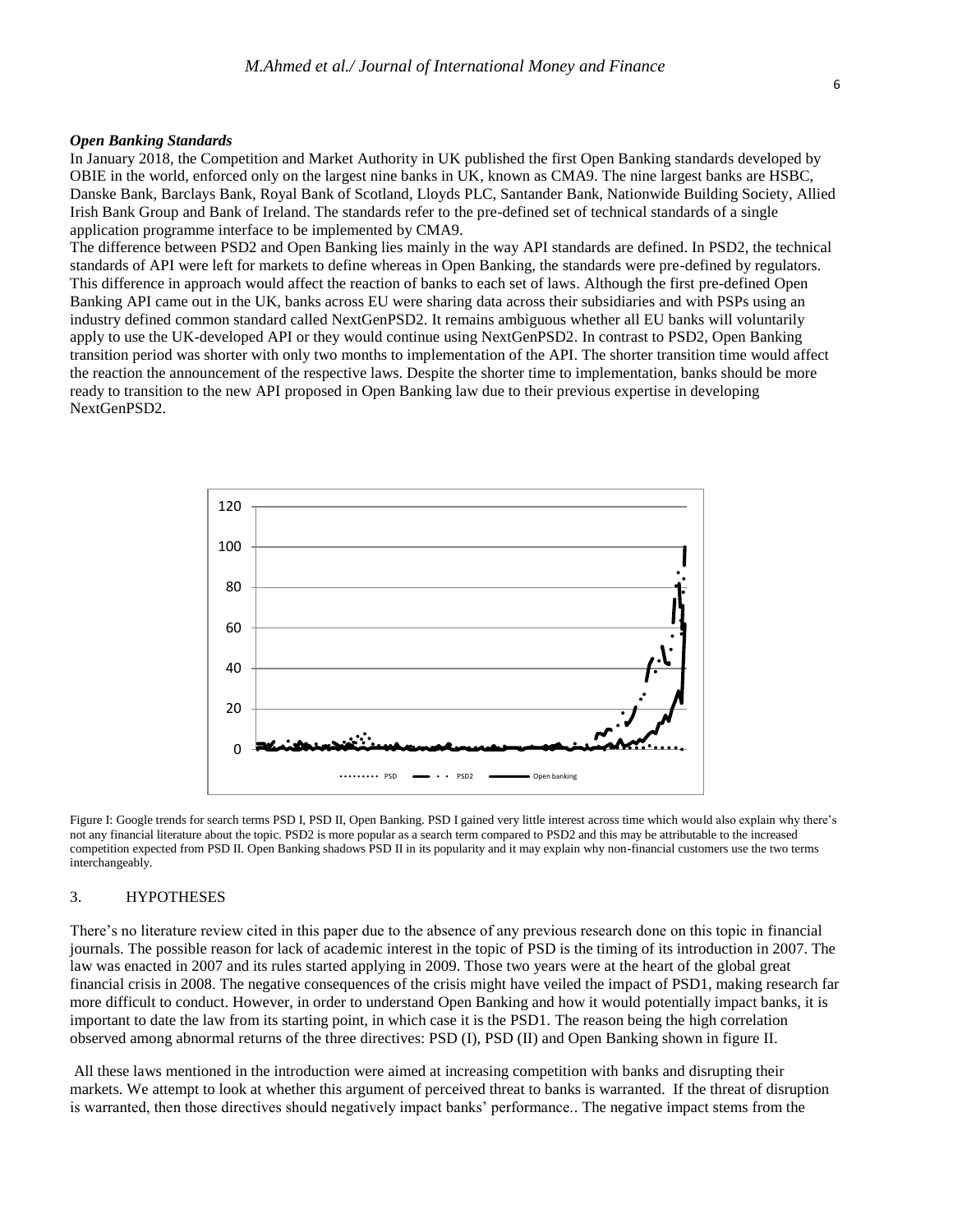increased costs of compliance, which would also encompass the investment costs in IT and systems. The caps proposed by the European Commission on interchange fees will reduce the revenues earned by banks. However, there is also the upside impact from the cost savings banks will accumulate as they benefit from economies of scale in payment processing and payment accounts, and the greater access to European market. The two views are justified. However, the negative impact felt on banks due to higher compliance costs might be a short-term effect but in the medium to long run, the costs savings would manifest. We defined the short-term to be one year after the enactment of PSD1, the medium term was defined as three years following the announcement, and long-term is five years following the directive. We decided to test the negative impact from announcement of PSD1 on the market. In financial research, the impact of an event can be measured using two different approaches. The market-based metrics include price changes and return differences. The accountingbased metrics include change in operating performance proxied by Return on Assets, as an example. Market-based metrics are more volatile, and subject to substantial white noise. However, returns change instantly in reaction to events, these changes could be abnormal or normal. These instant reactions are useful to help isolate the effect of events. On the other hand, the accounting-based measures are more stable, but isolation of impact of certain events is far more difficult, as accounting information is reported on a quarter or annual basis. If the two approaches yield the same result, it signals that the market understood the impact of the event clearly. The market correctly predicted the effect on banks in the medium to long-term. Our first two hypotheses test the two approaches.

Hypothesis I: The enactment of PSD1 would have a negative cumulative abnormal return effect on the banks across the EU countries, in the short-term.

Hypothesis II: Banks would experience reduced operating profit as a result of lost market share and higher compliance costs, in the short-term.

Hypothesis III: Large-sized banks are able to better survive in the anticipated increase in competition and costs of compliance, and would therefore react less negatively to PSD1 compared to smaller-sized banks.



Figure II: The cumulative abnormal returns are highly correlated among each other for each of the directives; PSD I, PSD II, and Open Banking. PSD I is slightly out of the cycle but the day of its announcement follows a very similar pattern to abnormal returns of PSD II and Open Banking.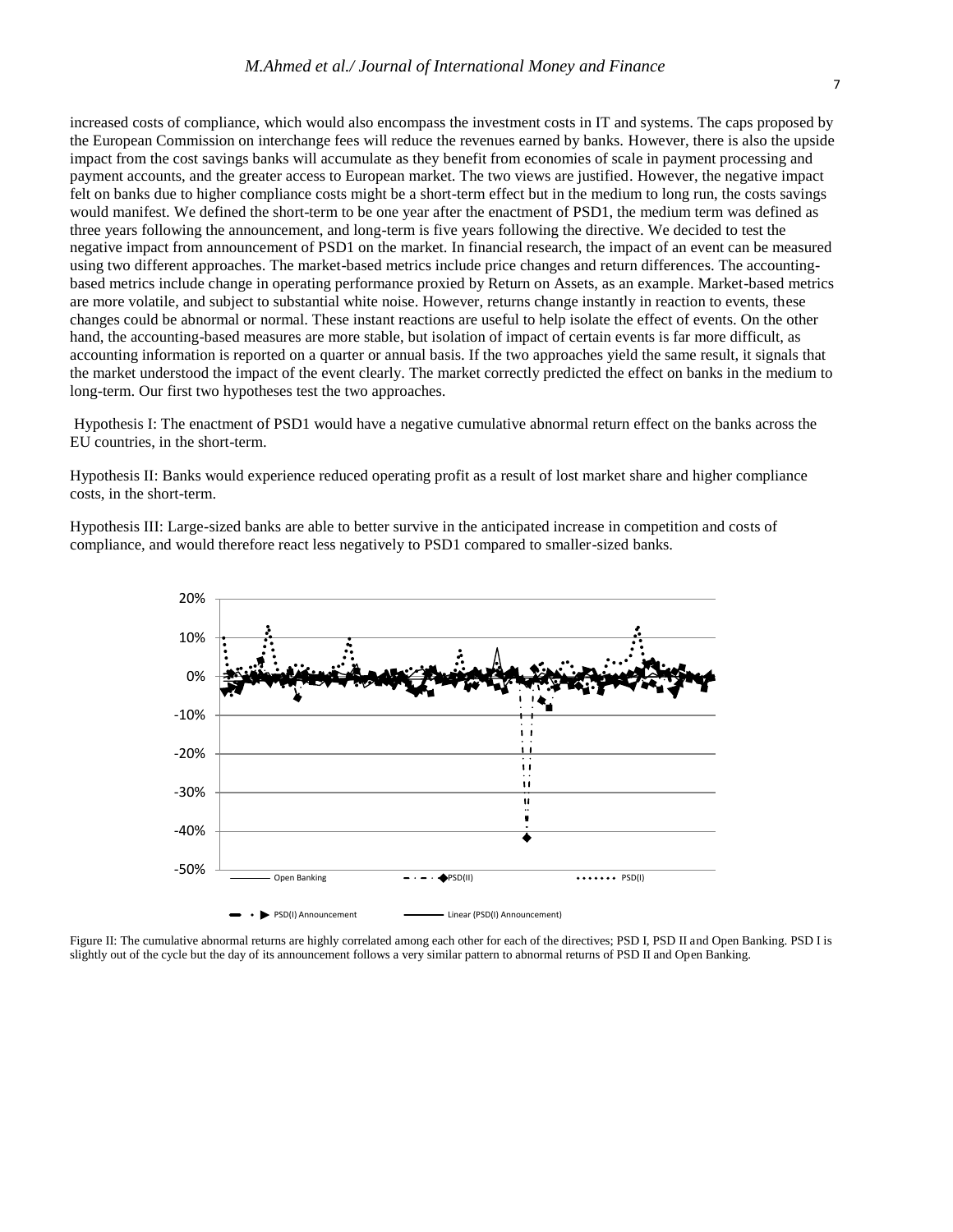#### 4. DATA DESCRIPTION

Our initial sample size is 347 financial institutions, including banks, securities firms, mutual/thrift/savings funds and insurance underwriters based in the European Union. We narrowed down the sample to companies identified as banks, as PSD1 and all the directives to follow tackle this type of financial institution more than the others. The resulting sample size is 193 banks which all are located in Europe. We downloaded the entire SNL Europe database to obtain financial information about our sample banks. For hypothesis #3, the outstanding deposits number was needed as a proxy for measuring size. To obtain the price of banks stocks, we use Bloomberg database for historical prices dating back to 2007. Banks which were had available deposit information in SNL database and available price information on Bloomberg were only included in the final sample. This narrowed down the sample from 193 banks to 67 banks, in total. The reason for other banks not to exist on Bloomberg is that some were delisted or suspended from trading and others were not publicly tradable on an exchange. It's important to acknowledge the small size of our final sample. However, the sample includes 18 different European countries out of which banks are based which give us ample diversity to capture differences across European Union. Figure II show the distribution of banks in our sample. Return differences were calculated based on prices obtained from Bloomberg Database and operating performance measures such as ROA and ROE were also obtained from Bloomberg Financial Analysis. To measure competition, we include two variables obtained from the European Central Bank Statistical Data Warehouse. The first variable is the number of payment and credit institutions domestically incorporated in one country. The variable is measured as the outstanding number of firms at the end of the year, in our sample it is 2007. The second measure is the total number of debit, credit and e-money cards issued by payment service providers including banks. This reflects the readiness of banks to capture the potential market share in the payments market, primarily in retail banking. The distribution of the number of cards issued and total deposit across countries is shown in figure IV.



Figure III: distributions of banks across sample. Some EU countries were excluded due to the lack of trading activity of their banks. Banks in Britain and Northern Ireland are combined together. From Hungary and Czech Republic there is only one bank tradable of 2007. The average bank from each European country is 3.72.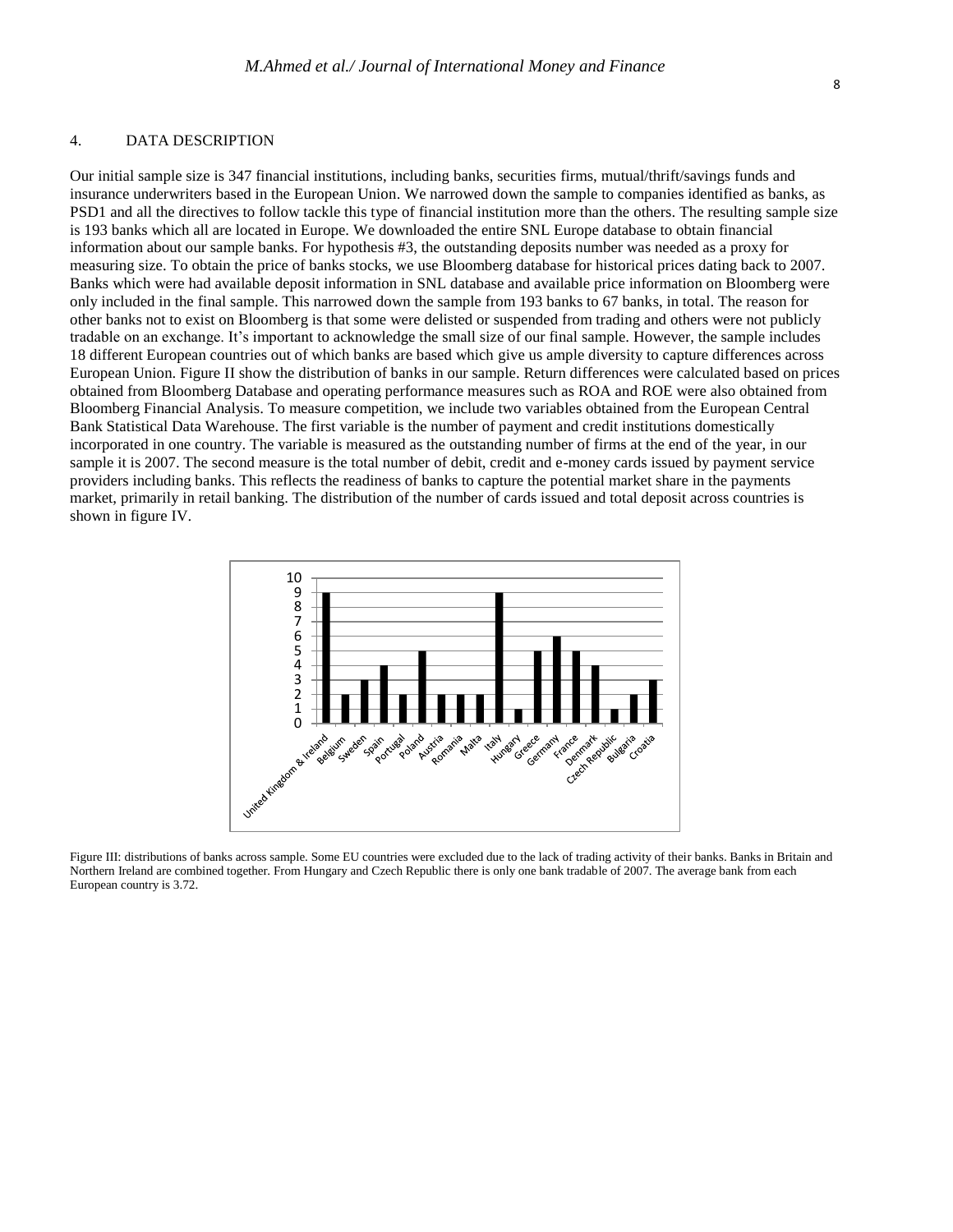

Figure IV: Distribution of total deposits and number of cards issued by PSPs including banks across 18 EU countries. There's some pattern in the distribution of the two variables across the eighteen European countries in our sample. Some countries have equal weight of both deposits and cards such as Belgium and Austria, which is a less observed pattern across the eighteen countries. The more dominant pattern is the larger deposits compared to the number of cards issued in the country. Some countries such as Czech Republic and Sweden have significantly small number of cards issued relative to their deposits. In the analysis below, we discuss whether these two variables are mutually exclusive or one variable can compensate for another.

#### 5. MODEL

Event study is a one of the most popular statistical designs in Finance. It allows researchers to test the impact of certain events on firms, and also measure the size of the impact of market-wide events such as regulations on firms individually or the market as a whole. This methodology is pertinent to our research question, given our goal is to assess the impact of PSD1 on firm's stock prices and operating performance. The initial procedure in an event study is to define the reference date, the date upon which the market receives the event news. There are four different dates associated with PSD1. The first date is March  $27<sup>th</sup>$ , 2007 the day in which the term first circulated the news about its approval. The second date is November  $13<sup>th</sup>$ , 2007 the day in which the PSD1 law was drafted. The third date is December  $25<sup>th</sup>$ , 2007 in which the laws went into force. The last date is November 1<sup>st</sup>, 2009 in which the PSD1 rules start applying. In previous research done using the same methodology to test regulatory changes, it is not clear the exact time frame through which enforced laws take place Henderson, G. (1990). The change due to regulations takes place in a process where changes are gradually enforced across time rather than at a specific point in time. Therefore, we will test the dates on which PSD1 was announced, that is March  $27<sup>th</sup>$  and the day the law was drafted, that is November  $13<sup>th</sup>$ , 2007. The issue with the presence of multiple dates is the banking market could have reasonably anticipated the PSD1 news before they even circulated the media. In the introduction, we outlined how directives are usually introduced based on collaboration between regulators and industry. There are no news indicating that PSD1 was collaboratively introduced like PCA Midata Initiative. Thus, we will assume that the law was introduced without any direct collaboration with the industry. The second parameter we define in event study is the event window. The event window is the event day plus and/or minus numbers of days when the firms' returns are observed to see if an abnormal return occurred. In our model, we run the event study based on a one-day window, the day of the event plus and minus one day before and after the announcement. There's no unanimity on the length of event window. The length represents a tradeoff between white noise and market efficiency. On the one hand, the shorter windows are more accurate to assess event impact but could also represent white noise not related to the event, if the event is previously anticipated by the market and the information is already incorporated into the stock price. On the other hand, the wider windows would allow more time to assess impact of event, but it will be at the cost of accuracy. In our model, we choose shorter windows to study the two event dates as opposed to a wider window which includes the two dates, 231 days apart. The shorter window will allow us to gauge impact more accurately and give insights about the impact perceived by the market as time passes. In terms of expected returns, we assumed the firms will earn the same return as the market index, absent any news. This is a reasonable assumption given the short horizon of our window. Market-adjusted return, for each day is calculated and aggregated across sixty seven firms. We aggregate the sum of abnormal returns across three days and calculate the cumulative abnormal return for each bank.

Let t-0 represent the time of the event. For each bank in the sample, the returns on the stock price for time period  $t+1$ , t and t-1 relative to PSD1 donated as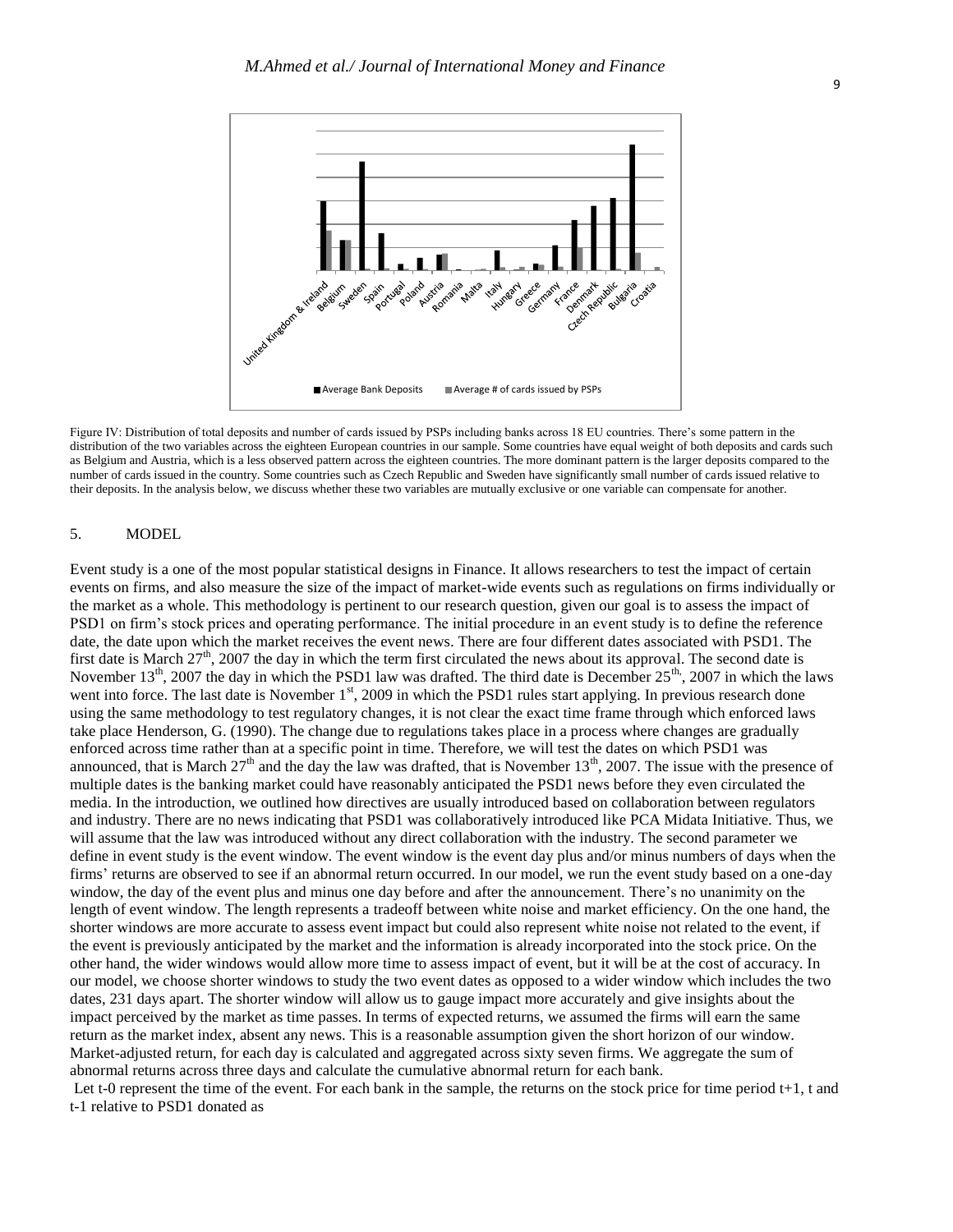$Rit = Kit + eit$ 

where Kit is the market index return and eit is the abnormal return determined by market reaction to the event announcement. The equation can be rewritten as a function of excess return that is equal to the difference between the actual return observed and the expected return:

 $eit = Rit - Kit$ 

CER (t1, t-1) =  $\Sigma$  ER t where t=0, t-1,t+1

#### 6. EMPIRICAL RESULTS

The first event window we run is based on March  $27<sup>th</sup>$ , 2007. The day corresponds to the first time PSD term circulated the press news about its approval. The cumulative abnormal return is -0.5620% with standard deviation 1.8505%, from table I. The mean AR one day before the event is -0.5330%, one the event day is 0.2320% and the day after the event is -0.2410%. One day before the event announcement, the market return is significantly volatile, with 3% std deviation and 26% range. This rise in volatility could reflect the uncertainty associated with the approval of PSD1 by European Union. It's also possible that an exogenous variable spiked volatility of the market and therefore induced volatility on the abnormal return of that day as well. On the day of the event, market returns were also volatile, 2.64% std deviation and 22% range whereas bank returns were more stable with 1.29% std dev and 8% range. The day following the event, market return stabilized and along with banks returns the AR was negative. This is more likely a more accurate assessment of impact of PSD1 compared to the results we got one day prior to the event. The reason being assuming the confounding effect which induced volatility across EU market was dissipating on the day of the event, the following day was a negative abnormal return, in reaction to PSD1 approval. The following date, November  $13<sup>th</sup>$ , 2007 when the directive is drafted into law is also run to compare the reaction to the law following the passage of 231 days. Between the two dates, the abnormal returns are more stable on November 13<sup>th</sup> compared to March  $27<sup>th</sup>$ . The mean CAR is 1.3934% with std dev 3.57%, from table II. The positive return could reflect the change in sentiment about PSD1 after the law was drafted. The laws were enforced based on three time periods and they come into effect two years later, on November 1<sup>st</sup> 2009. In essence, the European Commission gave banks two-year transition period to comply with the new rules. This transition period calmed the market and banks alike and caused a positive abnormal return cumulatively and on the day of drafting the law. The AR on November  $13<sup>th</sup>$  is 0.494% with std dev 1.64% and range 10%. The bank returns were significantly more volatile than market returns, which is consistent with the logic where banks have far more uncertainty than the general market as to how the new laws would apply. The day prior to the announcement, both the market and the banks were anticipating the drafting of the directive positively, indicating an expectation from regulators that the directive is reasonably setting a timeline for changes to be enforced. The day following the enactment, the markets reacted more positively than banks and less volatile. PSD1 benefits consumers and other players in the market more than banks, which would explain the larger positive returns. The smaller effect on banks is a result of the continued negative impact associated with cost compliance and the need to plan future investments in the two years ahead. The positive return for banks may point to the larger role uncertainty played in the directive enactment compared to the increased costs.

For PSD2, we run the event study based on the date November  $25<sup>th</sup>$ ,2015 when the second directive was drafted. The second directive is broader in scope and imposes a larger competition on banks compared to PSD1 as it opens up direct threat with Big Tech companies like GAFA. In addition to that, the implementation timeline for PSD2 is approximately similar to that of PSD1 so banks do not have additional time to accommodate to the new more stringent rules. Based on that, we expect the PSD2 to have a larger negative impact on banks and a larger positive impact on the market given the larger benefits it brings to consumers and PSPs. The mean CAR for PSD2 is -1.6550% and std dev 5.40%, from table III. On the day the law was drafted, the abnormal return reaches a -1.35% and 3.53% std dev., with the increased volatility from bank stock returns. Additionally, the market reacted more positively and accumulated 0.34% gain over the day compared to 0.03% in PSD1. The volatility in abnormal returns in PSD2 is induced by volatility in bank returns as opposed to market returns which averaged 1% std dev across the three days. Following the day of the enactment, the abnormal return is -1.18% and a positive market return 0.74%,which is a more negative abnormal return than PSD1 and a more positive market return than PSD1. The day prior to the announcement of revision, the market return is -0.37% with std dev 0.69% whereas bank return is 0.51% with std dev 4.67%. The negative reaction by the market could be explained by increased uncertainty of whether a revision in PSD2 would favor banks more than customers. When the directive is revised and the laws favored more competition and consumer protection right, the market corrected the negative returns. Open Banking was introduced on January 13<sup>th</sup>, 2018. The day corresponds to the day PSD2 rules started taking effect. There's reason to believe that there exists industry regulation collaboration prior to introducing Open Banking. The reason being the fact that prior to Open banking, EU banks were using a common API for the industry. With the introduction of Open Banking, the standards for API are defined by the Open Banking Implementation Entity, which significantly shifts the risk from industry to regulators as it is OBIE who defines the standards for API environment through which customers'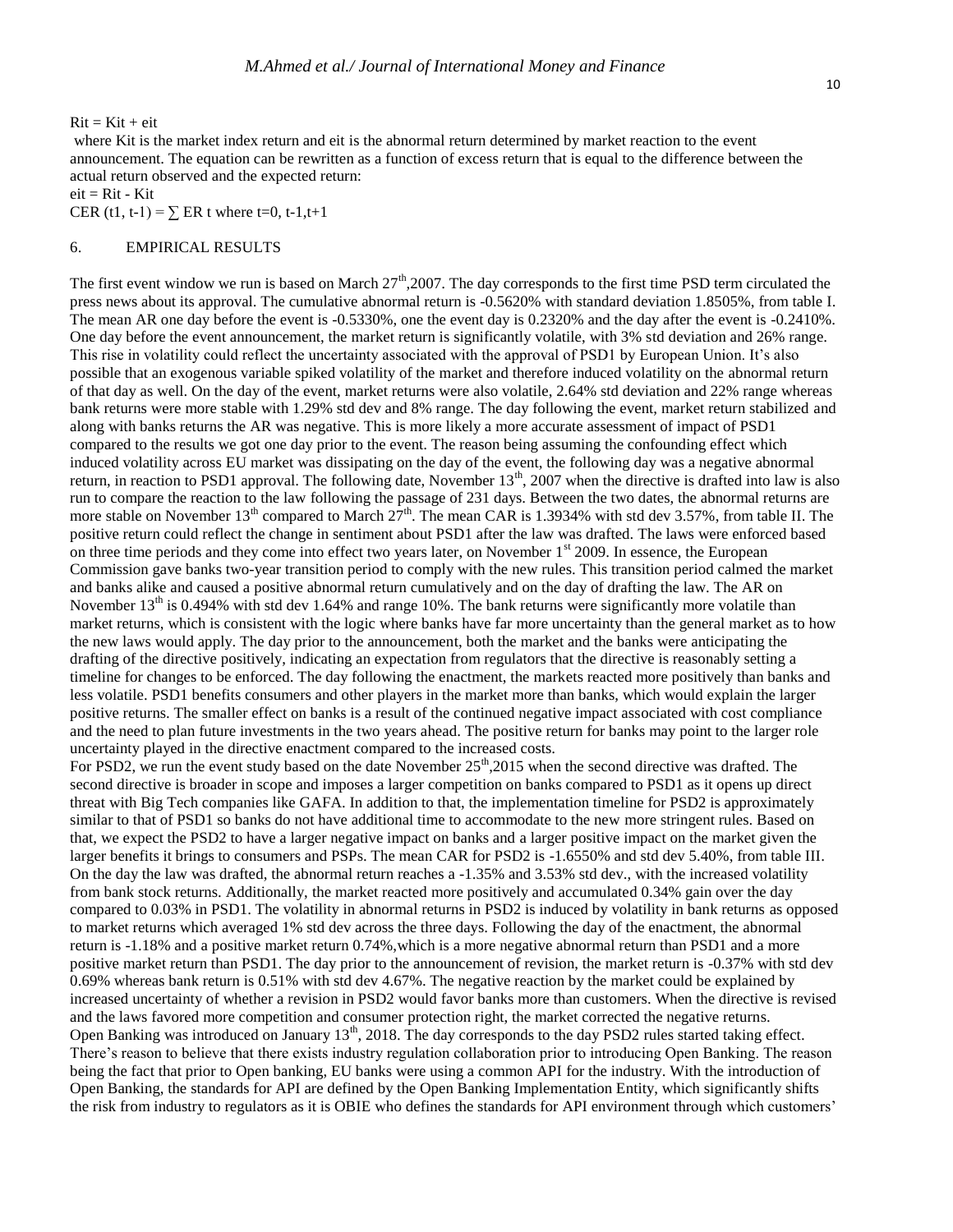data will be shared. Although investment costs, risk of competition and loss of customer data still exists, the standardization of API environment would provide more certainty and would potentially outweigh the increased costs. On the other hand, Open Banking has a shorter timeline to compliance with rules and the largest nine banks in the UK were obliged to use the pre-defined API for data sharing. This would negatively impact bank. However, the use of common API prior to Open Banking would hedge this risk of incompliance as it would be replacing the existing API with the OBIEdefined API. After running the model on the Open Banking announcement date, we observe a -0.11% mean CAR with 1.55% std dev, from table IV. The mean CAR is less negative than PSD2, pointing to the reduced risks associated with the law in light of defining API standards by regulators. The existence of collaboration between regulators and industry to introduce Open Banking would also contribute to the improved reaction to Open Banking in comparison with PSD2. This result highlights the importance of collaboration between regulators and industry in introducing disruptive laws such as PSD and Open Banking. Prior to OB, the API used to transact data included within the scope of PSD2 is a commonly defined standard by industry players. The market is left to decide the security standards, environment and access to API for data sharing and regulators kept an eye on how the market was advancing. This allowed more room for innovation by banks which understood market needs better and at the same time gave banks the chance to change their strategies to accommodate for the use of API. The commonly defined standard was called NextGenPSD2. Following January  $13<sup>th</sup>$ , 2018 the API standards were defined by regulators, after knowing the set of standards all market agreed on and correcting for its weaknesses. The European Commission in fact took both the market-based approach and regulatory-based approach to define these standards. This sets an example of how Open Banking can be introduced in markets such as USA and Canada. In our sample, there are 7 out the 9 CMA banks in UK which were obligated by law to comply with Open Banking laws. The rest of the EU market could voluntarily adopt the OBIE standards. We isolate those 7 banks from the original sample to observe whether their reaction to Open Banking laws would differ compared to the rest of the EU banking market. The results of the CAR and AR(t) are shown in table V. CMA7 CAR is 0.15% with 0.95% std dev where on the other hand the rest of 59 banks have a CAR -0.15% and std dev 1.61%. The difference in direction of CAR indicates that pre-defining API standards by regulators significantly reduced uncertainty to the nine largest banks and led to a positive return. The rest of the market, on the other hand, is at a disadvantage as they would have to work with silos between the two API standards and customers would prefer to have their data shared over the regulator-defined standards which are more likely safer. Additionally, the CMA7 alone have average deposits €537,072,217 whereas the 59 banks without CMA7 have average deposits €113,066,788. The smaller banks are at a larger cost disadvantage to switch to OBIE-defined API if they wish. The difference in reaction between CMA7 and the rest of the market points to the size advantage larger banks has which plays a role in assessing the impact of such regulations. This advantage merits a separate hypothesis to be tested on its own, hypothesis #3. In regards to hypothesis #1, we are able to prove that the initial reaction to laws such as PSD1, PSD2 and Open Banking is negative, in the short-term horizon of three days. The reduced uncertainty associated with longer implementation deadlines and collaboration between industry and regulators in defining API standards contribute to the less negative reaction over time. Test of mean equality using standard t-values were initially conducted on each of the return variables. However, the assumption of independency between returns doesn't hold especially for PSD1 when a confounding effect was forcing a negative reaction across the EU market and causes increased volatility. This induced volatility in CAR would not lead to conclusive results for mean equality tests. The next process in this methodology is to fit a generalized autoregressive conditional heteroskedastic model, known as GARCH model to compare the significance of the abnormal returns. The GARCH model would be used to estimate variance of excess returns on the day of the event, using three years of historical returns. The excess returns over the market would be compared to estimated variance of excess returns. The larger the return over the variance, the more significant the event is on both the bank and market returns. GARCH models are time-consuming and given the limited time to write this paper, we consider it as a next step to verify our results.

In addition to measuring impact using abnormal returns over three-day period, we also use the change in operating performance to assess the impact from an accounting perspective. To proxy for operating performance, we use Return on Asset reported by banks annually. The change in ROA is taken as the difference between ROA reported in 2006, one year prior to PSD1 and 2008, one year following PSD1. The rules of PSD1 go into force on December 25<sup>th</sup>, 2007. Therefore, we use a one-year period to assess the change in performance. As we stated in our hypothesis #2, we expect the short-term performance to deteriorate due to compliance costs and changes in banks IT structures.

The change in performance in one-year period is -0.60567, from table VI, a similar direction to the CAR for PSD1. The result indicates that the market correctly predicted the impact on operating performance of banks due to PSD1 compliance, in the short-term. It also supports our hypothesis #1 that the PSD1 in the short-term would result in a negative impact on banks. However, the year after the announcement of the law, the financial crisis erupted globally and negatively affected banks in European Union as these banks had considerable exposure to subprime mortgage market and the derivative products on them. Although it is logical to assume that the new directive would put pressure on profitability of banks, it is hard to isolate the effect as the financial crisis effect is far bigger and has more likely overshadowed the PSD1 effect.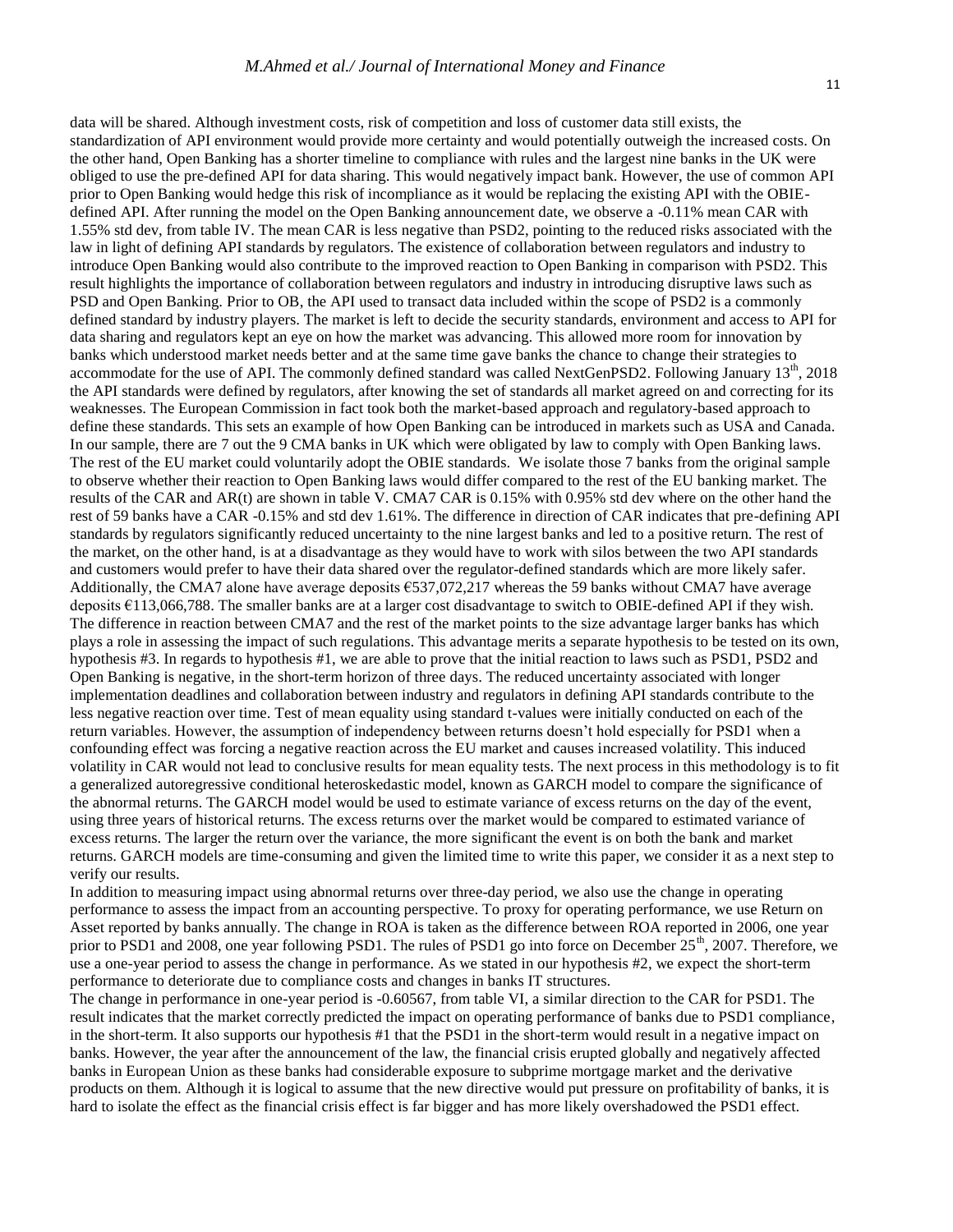According to the timelines set, PSD1 rules start applying in 2009, so the change in ROA performance is calculated across three years from 2006 to 2009. The mean ΔROA based on the three year window is -0.33, almost 50% lower than the oneyear ΔROA. Again, the negative impact could possibly be caused by PSD1, but the crisis effect is still large. Therefore, hypothesis #2 might hold, but with the crisis effect, we take this conclusion with a grain of salt. In addition to that, studying the impact of PSD1 in the medium to long-term would be difficult as the successive ten years were an expansion in the economic business cycle. Even if five to ten years later, there's an improvement in ROA, it would not be accurate to contribute it to PSD1 taking its positive effects.

From table V, the observed average deposits of the largest 7 banks in UK alone is 4.75x larger than the average deposits of the remaining 59 banks spread across European Union. The larger sized banks are able to comply faster and cheaper compared to smaller-sized banks whose cost structures are larger and more outspread. Based on this argument, the size of banks would affect their reaction to PSD1 enactment in 2007, hypothesis #3.

There are multiple measures of size for a firm. The two most relevant measures for our sample are total deposits and total assets. We use total deposits for regression analysis as it is a more accurate estimate of size to a bank. The larger deposits a bank has the larger its customer base is and the larger its reach is across EU. To verify whether total deposits explain CAR observed on November 13<sup>th</sup>, 2007, we run a OLS regression model which turns out to have an R squared 10.42%, from table VII . The model is significant at 1% level and total deposits significantly explain the variation in cumulative abnormal returns observed across the three-day window. A  $\epsilon$ 1 million increase in deposits will increase cumulative abnormal returns by 0.00488%. Replacing CAR by ΔROA (1) yields a model that is significant at 30% with and R squared 1.89% , as shown in table VIII. This result is driven by the negative effect on ROA caused by the crisis. Banks have to absorb huge losses in their asset values for bad loans on their balance sheet so both their net incomes and assets shrank significantly. The  $E1$ million increase in deposits causes the ROA to decrease by 0.071. Large-sized banks have larger deposits compared to small-sized banks. The deposits are loaned out to the public in the traditional banking model of operation. The larger deposits, the more loans the banks lend out to the public and the larger the exposure to the financial crisis impact. In regards to hypothesis #3, the regression model supports our argument that deposits, a measure of size impacts the reaction of banks to PSD1 law with large-size banks reacting more positively than small-sized banks.

Among other purposes, PSD1 is introduced to increase the level of competition in the payments industry and allow more entrants into the market. Therefore, it is logical to include a measure of the competition that exists prior to the introduction of the first payment service directive. In previous literature, measures of competition include the number of firms in a market or the market share of the top 10 firms, as a measure of concentration. The two measures of competition we obtained are number of payment institutions domestically incorporated and the number of cards issued by payment service providers, including banks. The number of cards issued by PIs is not a direct measure of competition per se, it is more likely a measure of potential market share to be captured by the domestic payment service providers, including banks. We run a regression model to assess whether the two additional variables can explain the variation in cumulative abnormal returns observed, in addition to total deposits. The regression model is shown in table IX. The overall model is significant at 5% level. The combined explanatory power of the three variables is 12.09%. Total deposits and number of cards issued are both significant at 5% level. However, the number of payment institutions variable is not significant. The estimated coefficient for the variable results in 0.031% decrease in cumulative abnormal returns for each 100 payment institutions. This observation points to the insignificance of competition to the cumulative abnormal return reaction to PSD1. The threat perceived by banks from increased competition is not merited given the bank is well-positioned to capture the increase in potential market share of payment services. A large-sized bank with \$1 million in deposits in a market of \$1 million cards issued will react to PSD1 positively with CAR equal to 0.019%. By replacing the CAR with  $\Delta$  ROA(1), the results, shown in table X, hold as for regression 2. The crisis effect shadowed the observable effect of PSD1. However, the direction of both total deposits and cards issued were consistent with previous regression run with ROA(1). 1 million new cards issued contribute to 0.22 increase in ROA. 1 million new cards issued and \$1 million increase in deposits will increase ROA by 0.14. If payment service providers issued cards issued in 2007, despite the financial crisis, they would still be able to capture the potential increase in market share.

# 7. ROBUSTNESS

We run the event study model on March  $27<sup>th</sup>$ , 2007 for wider event window to assess the robustness of our results. Wider windows that yield significant results indicate the significance of PSD1 on abnormal returns observed. As argued earlier, test of mean equalities will not be conducted on excess returns due to the induced-volatility effect. We only look at the direction of cumulative abnormal returns to conclude if the result is consist based on the three event windows, 3, 7 and 11 day-periods. The mean CAR is -1.01% with std dev 4.13% for the seven-day window and -1.37% with std dev 7.36% for the 11-day window, shown in table XI. The anticipated negative impact before the law is drafted and implementation timelines are clearly defined spread persistently across time in the market. The negative returns and higher volatility are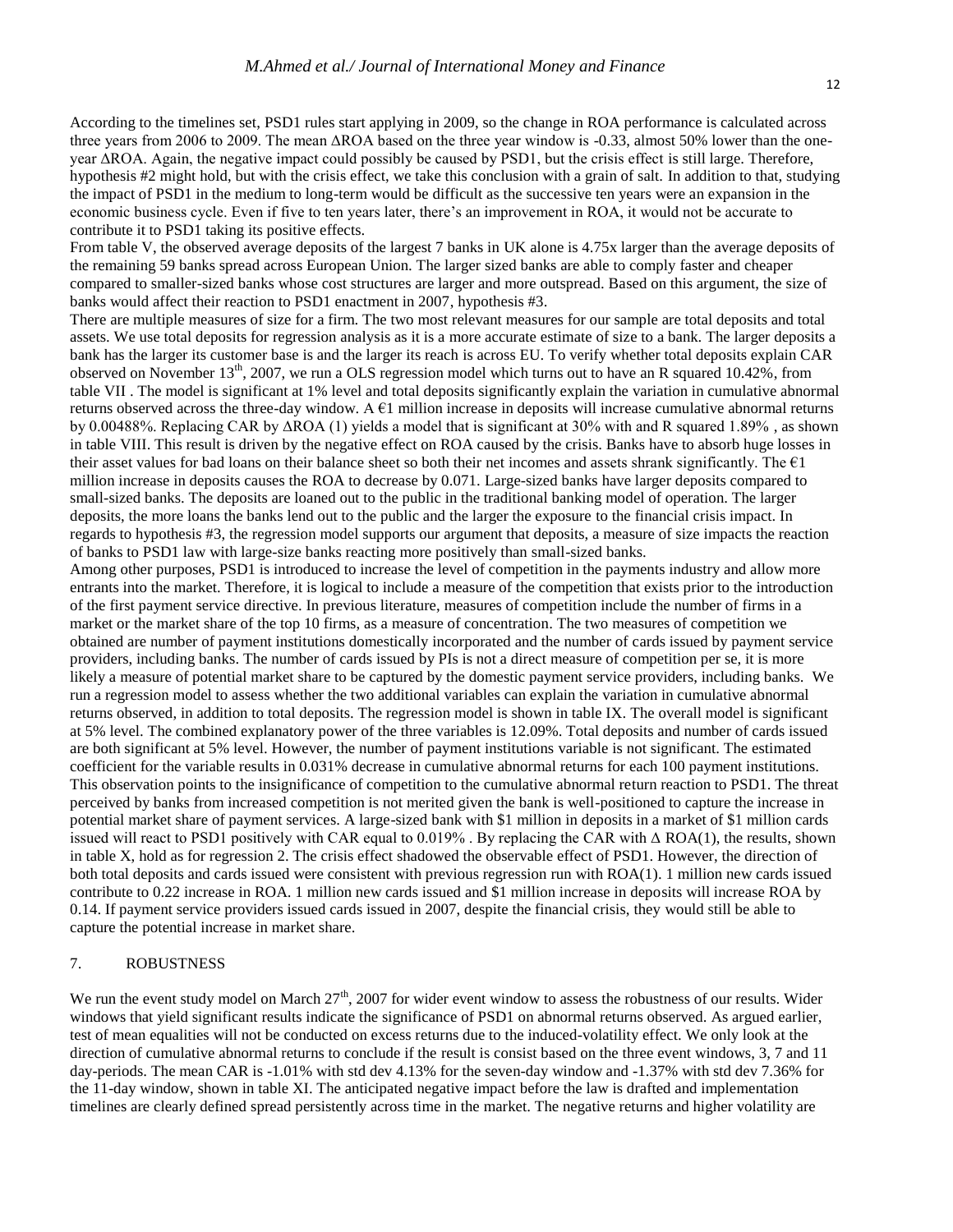driven primarily by bank returns reflecting the increased uncertainty. In our discussion above, we concluded the presence of an exogenous factor that drove increased volatility on market returns, but not bank returns. In two alternate windows, the bank returns were consistently negative and more volatile than market returns. This suggests that even in the presence of exogenous variable on March 27th which may have caused the negative cumulative returns, the consistence of negative returns in the two alternate event windows may suggest the dominance of uncertainty around the payment service directive. As an alternate measure of size, total assets are used instead of total deposits in the regression model. The results are shown in table XII. The results obtained from regression model 3 in table IX are robust and hold with total assets as measure of size. In fact, total assets better accounts for the variation in cumulative abnormal returns with an R squared 24.87%. \$1 million increase in deposits for each 1 million cards issued increases cumulative excess returns by 0.021%. For ΔROA, the results in table XIII indicate a slight improvement in model significance at 15%, and a slight improvement in explanatory power, 3% using total deposits and 6% using total assets as measure of size. An increase in assets cause a larger decline in operating performance compared to total deposits. Although these measures are alternatives, the presence of more assets suggests a stronger association with loans. Loans should be more associated with assets as bank assets are in essence loans whereas deposits can be used for other purposes not limited to lending such as fulfilling reserve requirements. Nevertheless, the results of the regression are consistent with our previous findings. The third robustness method we use is winsorization to cumulative abnormal return means. In figure II, there's a large downward spike in cumulative returns for PSD II. There are two higher peaks in PSD I cumulative return distribution. If winsorized means give the exact results as tables I to IV, this suggests that even after removing outliers, the reaction to the directives hold. As shown in table XIV, both PSD II and Open Banking cumulative excess returns hold their direction, indicating the robustness of our previous conclusions.

# 8. CONCLUSIONS AND FUTURE DIRECTIONS

The growth in innovative payment solutions and the entry of new players into the payment and credit market enticed regulators to introduce a more robust regulatory framework, to ensure that information among new and existing players is symmetrical. The first payment service directive aimed at doing just that. In 2007, the wave of disruption in the banking industry started first by enactment of PSD1, followed by the Mi Data PCA initiative, the revision of GDPR , the revision of the directive into the second payment directive. The sequence of these regulations led to the introduction of Open Banking, a new operating model for banks whereby data is shared in an open environment. Disruption doesn't lie solely in the new operating model, but rather in the intense competition banks are expected to face from titans of technology in the world. Although the short-term reaction to these directives is negative, the regulatory support offered in giving transition periods to implementation, understanding market needs and giving room for market innovation to prosper would reduce the negative impact and consequently lead to benefits to banks. Our research tested only the short-term impact of the PSD1, defined as one year. The European Commission introduced Open Banking in a combined regulation-market based approach which proved successful at reducing uncertainty associated with the laws. Due to the financial crisis in 2008, the medium-long impact would be difficult to isolate and test. However, the improvement in reaction we observed in our sample across time gives us some insights to the possibility of positive impacts going forward. The wave of disruption that started was anticipated, thanks to the rise in technological innovation in finance. Large-sized banks are able to survive and prosper more in the competitive environment. Nonetheless, small-sized banks would be able to survive as well, given the readiness to capture potential market share of future products. This brings in the strategic vision of a bank's management C-suite which must anticipate the direction of digital disruptions and react accordingly by being first movers in said market segments. Although the 2008 financial crisis was very costly to regulators and consumers alike, it gave opportunity for more payment institutions in European countries to rise and bring their innovative offerings to the market. For future direction, we would be interested to know what the effect of these directives is on the Fintech- payment service providers including both account information providers and payment initiation providers, and the effect on big technology firms such as GAFA. We would expect our conclusions to be reversed, in favor of these directives but there will also be certain characteristics of these firms which would allow some to benefit more than others.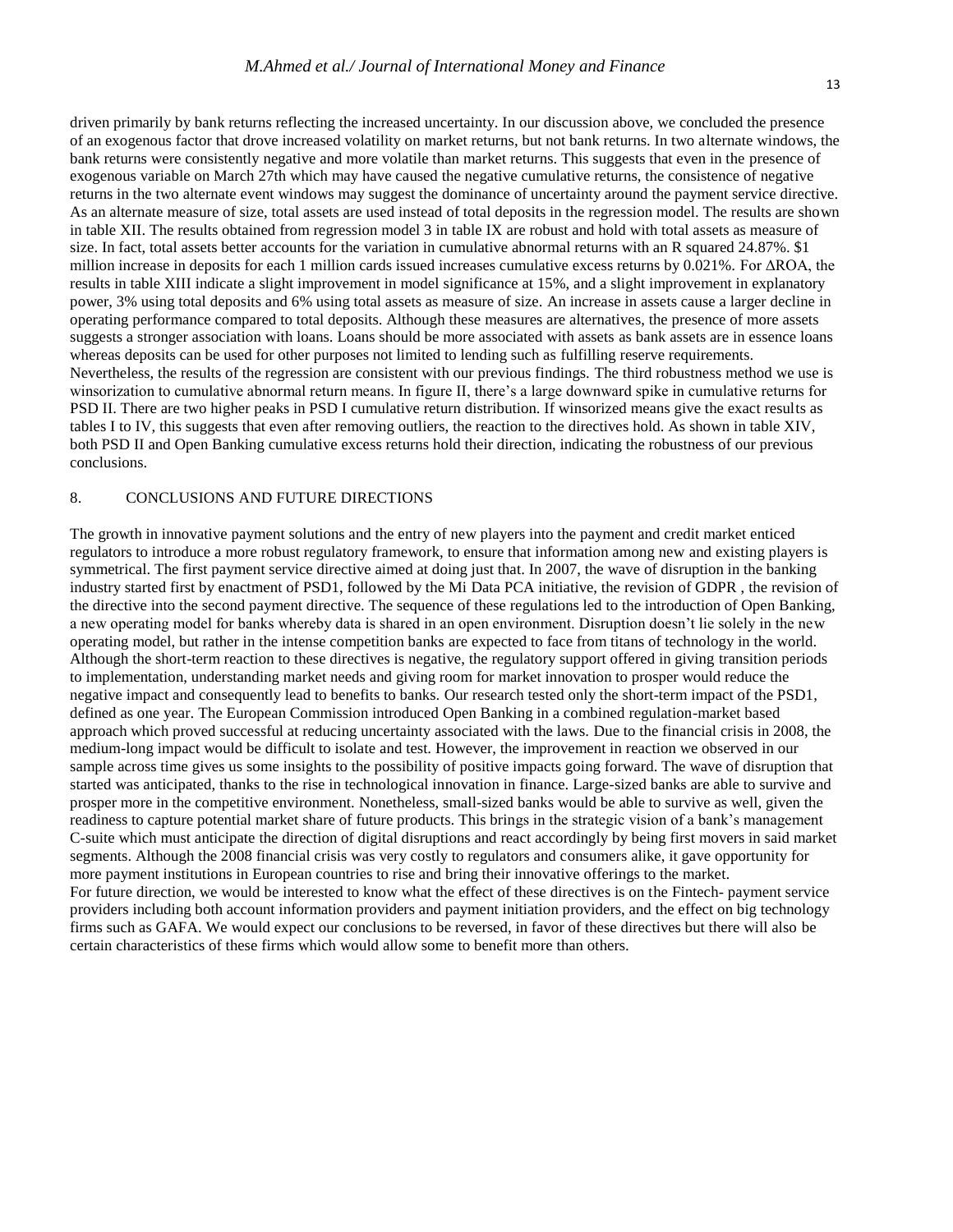# 9. APPENDIX

| Return     | Mean        | Median     | Standard deviation | Variance | Range     |
|------------|-------------|------------|--------------------|----------|-----------|
| <b>CAR</b> | $-0.5620%$  | $-0.6570%$ | 1.8050\%           | 0.0326%  | 9.8270\%  |
| $AR(t-1)$  | $-0.5530%$  | $-0.3240%$ | 3.1960\%           | 0.1020\% | 27.8990%  |
| $AR(t+1)$  | $-0.2410%$  | $-0.2140%$ | 1.4200\%           | 0.0202%  | 8.7270\%  |
| AR(t)      | 0.2320\%    | $-0.0530%$ | 2.6400\%           | 0.0697%  | 22.2170%  |
| $MR(t-1)$  | $-0.2480%$  | $-0.9720%$ | 3.1220\%           | 0.0974%  | 25.6680%  |
| $MR(t+1)$  | $-0.5490\%$ | $-0.5730%$ | 0.4940\%           | 0.0024%  | 2.4730\%  |
| MR(t)      | $-0.0410%$  | 0.3710\%   | 2.5640\%           | 0.0657%  | 20.9980\% |
| $R(t-1)$   | 0.1914\%    | 0.3087%    | 1.2940%            | 0.0167%  | 8.4080\%  |
| $R(t+1)$   | $-0.7900\%$ | $-0.8310%$ | 1.1610\%           | 0.0135%  | 8.1920\%  |
| R(t)       | 0.1914\%    | 0.3087\%   | 1.2940%            | 0.0167%  | 8.4080%   |

Table I: Descriptive statistics on return variables for Payment Service Directive 1 based on March 27<sup>th</sup>, 2007.

| Return     | Mean        | Median     | Standard deviation | Variance | Range     |
|------------|-------------|------------|--------------------|----------|-----------|
| <b>CAR</b> | 1.3934%     | 1.0296%    | 3.5700\%           | 0.1270\% | 18.4670\% |
| $AR(t-1)$  | 1.0701\%    | 0.6130\%   | 2.0960\%           | 0.0439%  | 12.2000\% |
| $AR(t+1)$  | $-0.3390\%$ | $-0.2140%$ | 1.4200\%           | 0.0202%  | 8.7270\%  |
| AR(t)      | 0.4941\%    | 0.4763%    | 1.6420\%           | 0.0270\% | 10.5020\% |
| $MR(t-1)$  | 0.1452\%    | 0.4111\%   | 1.0000%            | 0.0100\% | 4.4400\%  |
| $MR(t+1)$  | 1.5425%     | 1.5567%    | 0.7130\%           | 0.0051%  | 2.9460\%  |
| MR(t)      | 0.0307\%    | 0.0098%    | 0.6220%            | 0.0039%  | 2.6790%   |
| $R(t-1)$   | 1.2153%     | 1.0113\%   | 2.4330\%           | 0.0592%  | 12.7460\% |
| $R(t+1)$   | 1.2031\%    | 1.2315%    | 1.6750\%           | 0.0281%  | 9.5010\%  |
| R(t)       | 0.5249%     | 0.6518%    | 1.7650%            | 0.0311\% | 11.3370%  |

Table II: Descriptive statistics on return variables for Payment Service Directive 1 based on November 13<sup>th</sup> 2007.

| Return    | Mean        | Median     | Standard deviation | Variance | Range     |
|-----------|-------------|------------|--------------------|----------|-----------|
| CAR       | $-1.6550%$  | $-0.6420%$ | 5.3970%            | 0.2910\% | 45.8850%  |
| $AR(t-1)$ | 0.8810\%    | 0.2447\%   | 4.2440\%           | 0.1800\% | 28.1130\% |
| $AR(t+1)$ | $-1.1840\%$ | $-0.2240%$ | 4.3420\%           | 0.1890%  | 28.2060\% |
| AR(t)     | $-1.3520%$  | $-0.7740%$ | 3.5340\%           | 0.1250\% | 22.1840\% |
| $MR(t-1)$ | $-0.3740%$  | $-0.4680%$ | 0.6930\%           | 0.0048%  | 2.4530\%  |
| $MR(t+1)$ | 0.7416\%    | 0.8906%    | 0.4270\%           | 0.0018%  | 1.5670\%  |
| MR(t)     | 0.3414\%    | 0.6149%    | 1.0470%            | 0.0110\% | 3.5120\%  |
| $R(t-1)$  | 0.5080\%    | $-0.2270%$ | 4.6700%            | 0.2180\% | 29.3840\% |
| $R(t+1)$  | $-0.4420%$  | 0.4650\%   | 4.5150\%           | 0.2040\% | 29.1760\% |
| R(t)      | $-1.0110\%$ | $-0.2880%$ | 3.9920\%           | 0.1590\% | 23.9800\% |

Table III: Descriptive statistics on return variables for Payment Service Directive 2.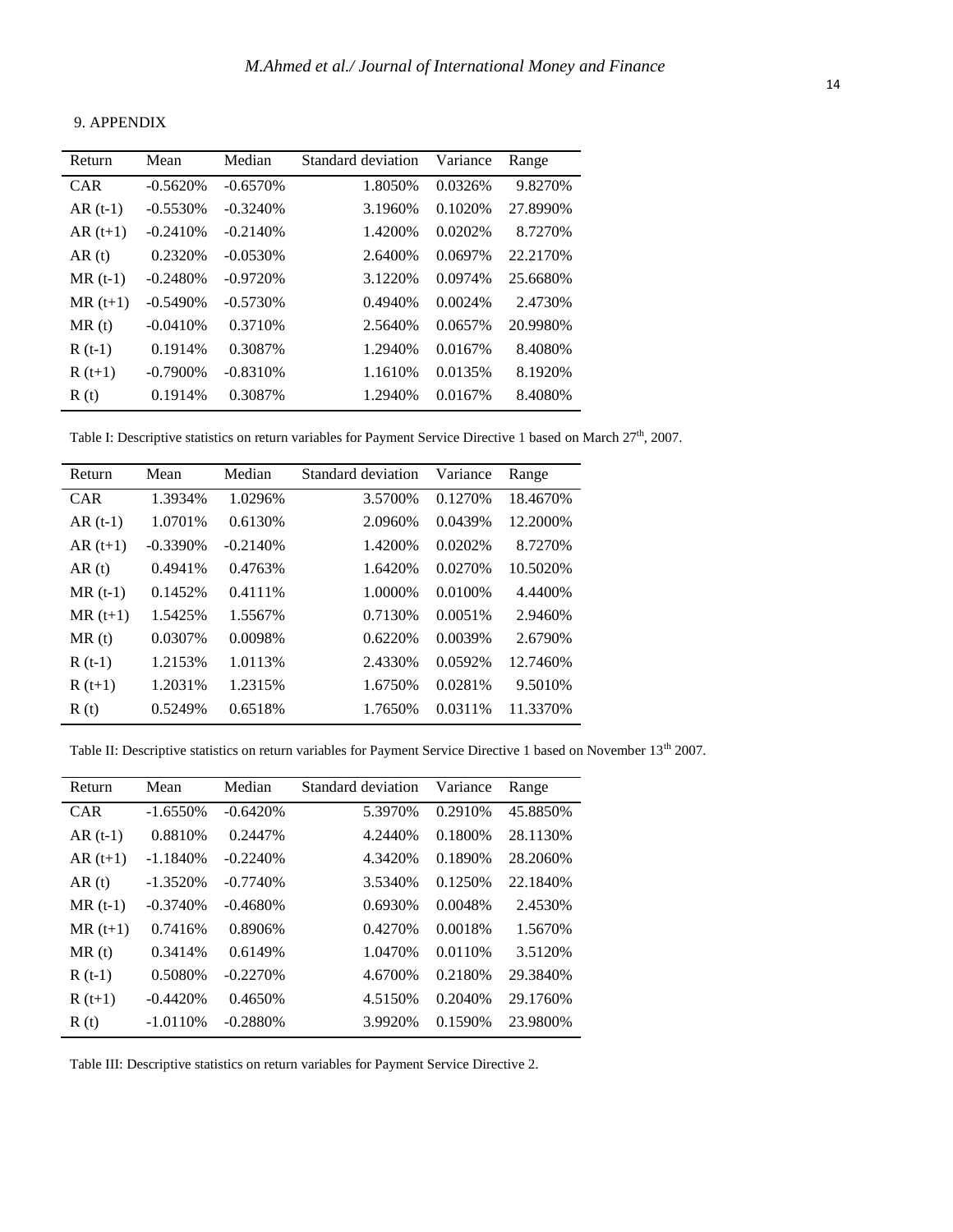| Return     | Mean        | Median      | Standard deviation | Variance   | Range     |
|------------|-------------|-------------|--------------------|------------|-----------|
| <b>CAR</b> | $-0.1140%$  | $-0.0850%$  | 1.5560%            | 0.0242%    | 10.5720\% |
| $AR(t-1)$  | $-0.1590%$  | $-0.0480%$  | 1.0920%            | 0.0119%    | 6.6500\%  |
| $AR(t+1)$  | $0.0900\%$  | 0.0230%     | 1.3030\%           | 0.0170\%   | 8.0950%   |
| AR(t)      | $-0.0450%$  | $-0.0480%$  | 0.7660\%           | 0.0059%    | 5.0980%   |
| $MR(t-1)$  | 0.0493%     | 0.0762%     | 0.3910\%           | 0.0015%    | 2.1260\%  |
| $MR(t+1)$  | $-0.0560%$  | $-0.1060\%$ | 0.2610\%           | 0.0007%    | 1.3530\%  |
| MR(t)      | 0.2536\%    | 0.2537%     | 0.1990%            | $0.0004\%$ | 1.1420\%  |
| $R(t-1)$   | $-0.1090\%$ | $-0.1810%$  | 1.1650\%           | 0.0136%    | 6.3870\%  |
| $R(t+1)$   | 0.0338%     | $0.0000\%$  | 1.3400\%           | 0.0180%    | 8.9030%   |
| R(t)       | 0.2083\%    | 0.2494%     | 0.7460\%           | 0.0056%    | 4.5950\%  |
|            |             |             |                    |            |           |

Table IV: Descriptive statistics on return variables for Open Banking based on January 13<sup>th</sup> 2018.

|                 | Return              | Mean         | Median     | Standard deviation | Variance | Range    |
|-----------------|---------------------|--------------|------------|--------------------|----------|----------|
| CMA7            | <b>CAR</b>          | 0.1486%      | 0.3548%    | 0.9530%            | 0.0091%  | 2.5210\% |
|                 | AR(t)               | 0.0750%      | $-0.2650%$ | 1.3250%            | 0.0176%  | 3.9270%  |
|                 | Average<br>deposits | €537,072,217 |            |                    |          |          |
| Without<br>CMA7 | <b>CAR</b>          | $-0.1450%$   | $-0.1120%$ | 1.6140\%           | 0.0261%  | 10.5720% |
|                 | AR(t)               | $-0.0590\%$  | $-0.0340%$ | 0.6890%            | 0.0048%  | 3.8000%  |
|                 | Average<br>deposits |              |            | €113,066,788       |          |          |

Table V: Summary statistics of CAR and AR(t) for Open Banking event including CMA7 together and rest of the market excluding CMA7 banks. CMA7 banks in the sample are Royal Bank of Scotland, Lloyds Bank, HSBC Group, Barclays Group, Danske, Santander Bank and Bank of Ireland.

| Return                              | Mean | Median Standard deviation Variance Range |                       |  |
|-------------------------------------|------|------------------------------------------|-----------------------|--|
| $\triangle$ ROA (1) -0.6057 -0.4800 |      |                                          | 1.2224 1.4942 10.3400 |  |
| $\triangle$ ROA (2) -0.3267 -0.2800 |      | 0.9981                                   | 0.9963 8.7100         |  |

Table VI: Change in operating performance of banks due to the first Payment Directive.

| Variable              | Parameter Estimate | Standard Error t Value |      | Pr >  t |
|-----------------------|--------------------|------------------------|------|---------|
| Model                 | 0.00876            | 0.00876                | 7.56 | 0.0077  |
| Intercept             | 0.00667            | 0.00493                | 1.35 | 0.1807  |
| <b>Total Deposits</b> | 4.88E-11           | 1.78E-11               | 2.75 | 0.0077  |
| R-Square              | 0.1042             |                        |      |         |
| Adj R-Sq              | 0.0904             |                        |      |         |

j.

Table VII: Regression Model 1. The CAR is dependent variable and total deposits per bank is the explanatory variable.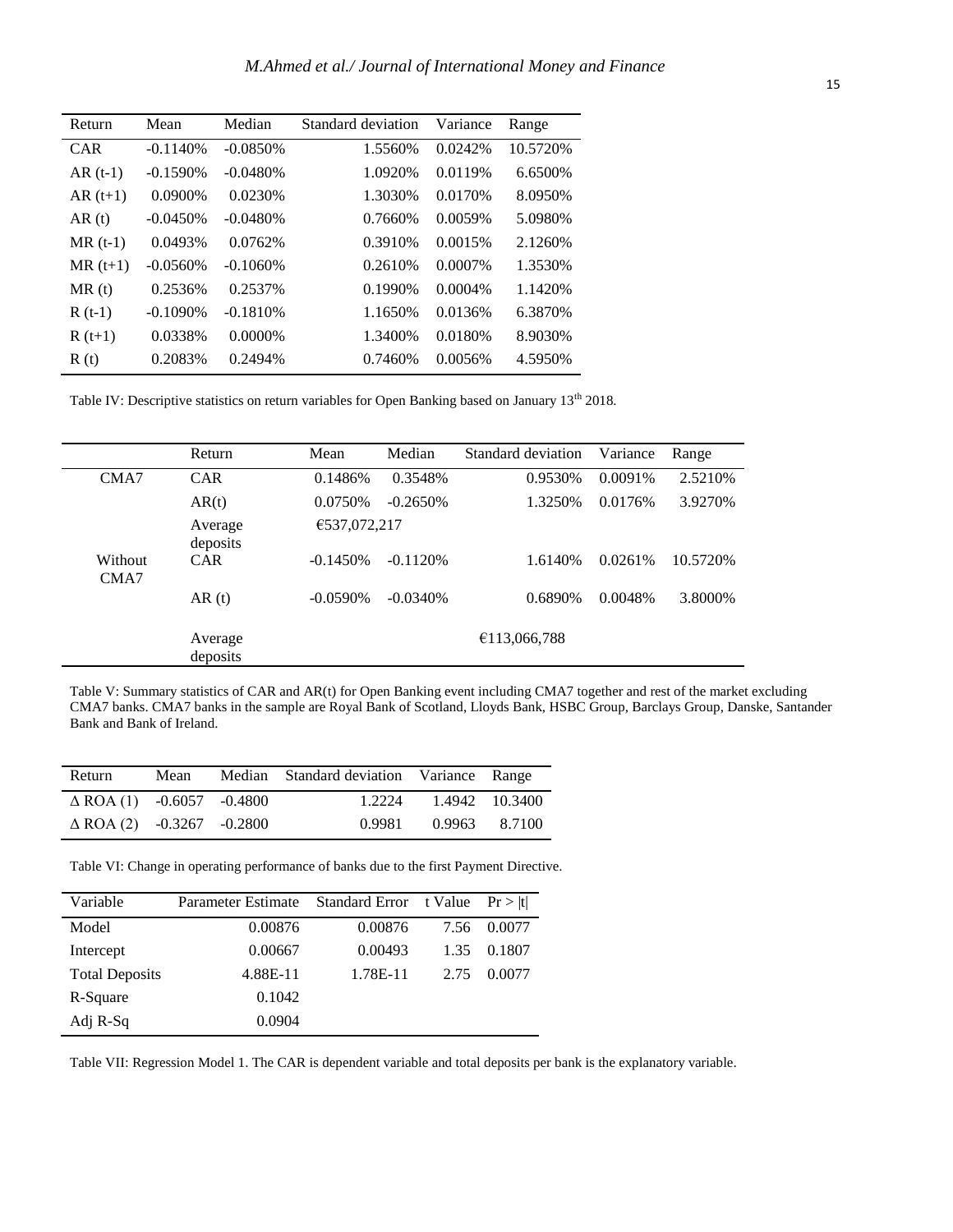| Variable              | Parameter Estimate | Standard Error t Value |         | Pr >  t |
|-----------------------|--------------------|------------------------|---------|---------|
| Model                 | 1.85952            | 1.85952                | 1.25    | 0.2678  |
| Intercept             | $-0.49983$         | 0.1766                 | $-2.83$ | 0.0062  |
| <b>Total Deposits</b> | $-7.11E-10$        | $6.36E-10$             | $-1.12$ | 0.2678  |
| R-Square              | 0.0189             |                        |         |         |
| Adj R-Sq              | 0.0038             |                        |         |         |

Table VIII: Regression Model 2. The ΔROA (1) is dependent variable and total deposit per bank is the explanatory variable

| Variable                | Parameter Estimate | <b>Standard Error</b> | t Value | Pr >  t |
|-------------------------|--------------------|-----------------------|---------|---------|
| Model                   | 0.0135             | 0.0045                | 3.98    | 0.0117  |
| Intercept               | 0.00273            | 0.00735               | 0.37    | 0.7114  |
| <b>Total Deposits</b>   | $4.01E-11$         | 1.80E-11              | 2.23    | 0.0296  |
| <b>Total Number PIs</b> | $-3.09E-06$        | 7.59E-06              | $-0.41$ | 0.6859  |
| Cards issued            | 1.47E-10           | 7.22E-11              | 2.04    | 0.0453  |
| R-Square                | 0.1615             |                       |         |         |
| Adj R-Sq                | 0.1209             |                       |         |         |

j. j.

> Table IX: Regression Model 3. The CAR is the dependent variable and total deposit per bank, number of cards issued by payment institutions and total number of credit and payment institutions are the explanatory variables.

| Variable              | Parameter   | <b>Standard Error</b> | t Value | Pr >  t |
|-----------------------|-------------|-----------------------|---------|---------|
|                       | Estimate    |                       |         |         |
| Model                 | 2.77334     | 1.38667               | 0.92    | 0.4053  |
| Intercept             | $-0.6031$   | 0.21017               | $-2.87$ | 0.0056  |
| <b>Total Deposits</b> | $-8.02E-10$ | 6.58E-10              | $-1.22$ | 0.2273  |
| Cards issued          | 2.20E-09    | 2.64E-09              | 0.83    | 0.408   |
| R-Square              | 0.0283      |                       |         |         |
| Adj R-Sq              | 0.0026      |                       |         |         |

Table X: Regression Model 4. The ΔROA (1) is the dependent variable and total deposit per bank and numbers of cards issued by payment are the explanatory variables.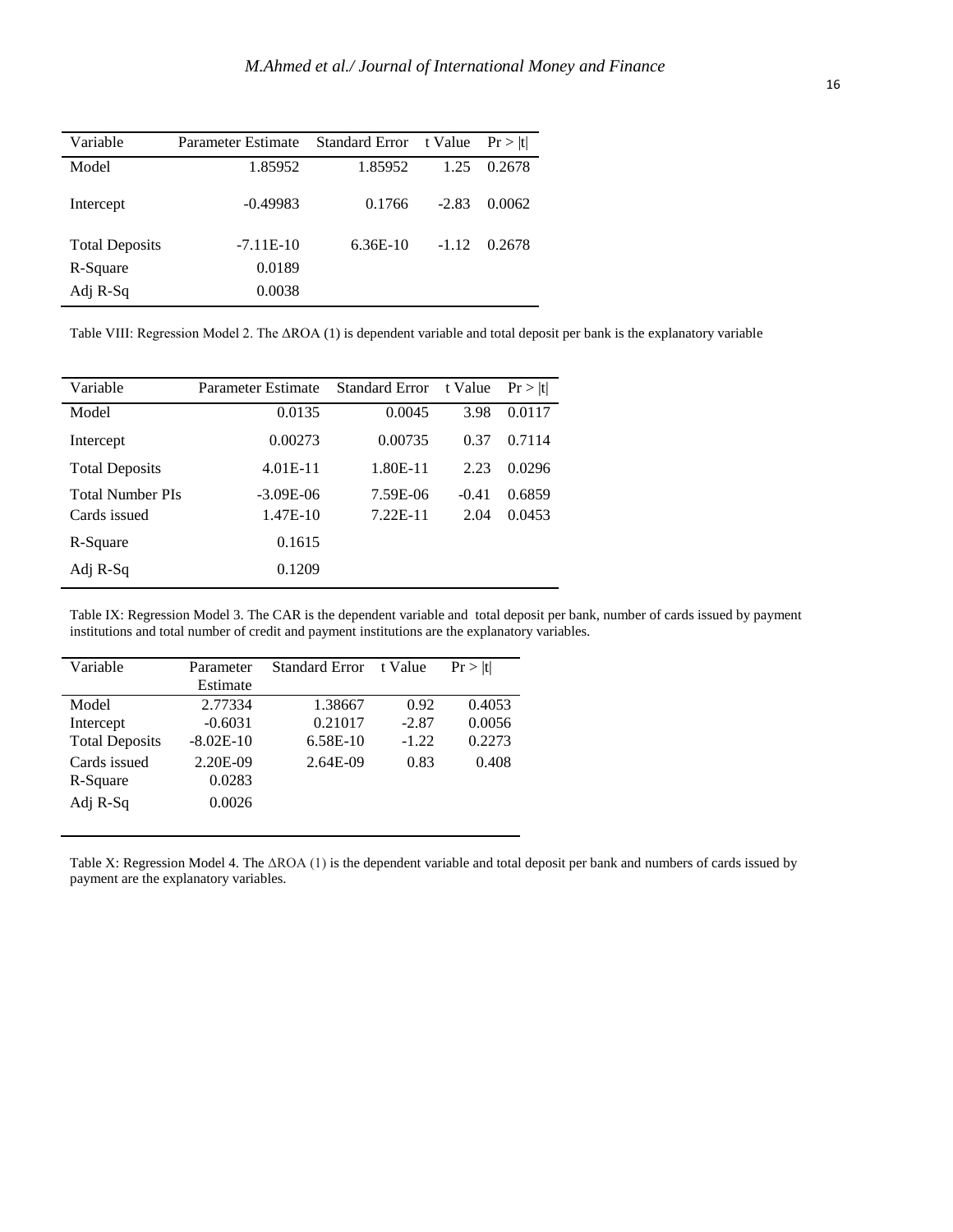|                       | Return     | Mean       | Median      | Standard<br>deviation | Variance | Range    |
|-----------------------|------------|------------|-------------|-----------------------|----------|----------|
|                       | <b>CAR</b> | $-1.0140%$ | $-0.8750\%$ | 4.1300%               | 0.1710\% | 30.1270% |
| $7$ -day<br>$x$ indow | AR(t)      | 1.5019%    | 1.5053%     | 4.0500%               | 0.1640%  | 26.0670% |
|                       | <b>CAR</b> | $-1.3720%$ | $-0.6440%$  | 7.3760%               | 0.5440\% | 47.9750% |
| $11$ -day<br>window   | AR(t)      | 1.7311%    | 1.0384%     | 6.7080%               | 0.4500%  | 49.6080% |

Table XI: Descriptive summary of return variables based on a 7-day and 11-day windows. This table should be compared with Table I and Table II for robustness.

| Parameter  | Standard | t Value | Pr >  t |
|------------|----------|---------|---------|
|            |          |         |         |
|            |          |         |         |
| 0.02154    | 0.01077  | 11.59   | < 0001  |
| $-0.00149$ | 0.00521  | $-0.29$ | 0.7751  |
| $1.77E-11$ | 5.47E-12 | 3.24    | 0.0019  |
| 1.88E-10   | 6.78E-11 | 2.77    | 0.0074  |
| 0.2722     |          |         |         |
| 0.2487     |          |         |         |
|            | Estimate | Error   |         |

Table XII: Regression Model 5. The dependent variable is CAR and independent variables are total assets, instead of total deposits, and number of cards issued by payment institutions.

| Variable            | Parameter Error | <b>Standard Error</b> | t Value | Pr >  t |
|---------------------|-----------------|-----------------------|---------|---------|
| Model               | 6.06025         | 3.03013               | 2.05    | 0.1379  |
| Intercept           | $-0.55123$      | 0.20792               | $-2.65$ | 0.0102  |
| <b>Total Assets</b> | $-4.27E-10$     | 2.18E-10              | $-1.96$ | 0.0549  |
| Cards issued        | $2.51E-09$      | 2.71E-09              | 0.93    | 0.3577  |
| R-Square            | 0.0619          |                       |         |         |
| Adj R-Sq            | 0.0316          |                       |         |         |

Table XIII: Regression Model 6. The dependent variable is ΔROA (1) and independent variables are total assets, instead of total deposits, and number of cards issued by payment institutions.

| Cumlative Abnormal  | Percent winsorized in | Number winsorized in | Winsorized  | Std Error of winsorized |
|---------------------|-----------------------|----------------------|-------------|-------------------------|
| Returns             | tail                  | tail                 | mean        | mean                    |
| <b>PSDI</b>         | 10.45                 |                      | 1.0589%     | 0.3359%                 |
| <b>PSD</b> II       | 10.45                 |                      | $-1.0320\%$ | 0.2565%                 |
| <b>Open Banking</b> | 10.45                 |                      | $-0.1740\%$ | 0.1540\%                |
|                     |                       |                      |             |                         |

Table XIV: Two tail winsorized means on the cumulative abnormal returns. 10.45% is winsorized from each variable for robustness.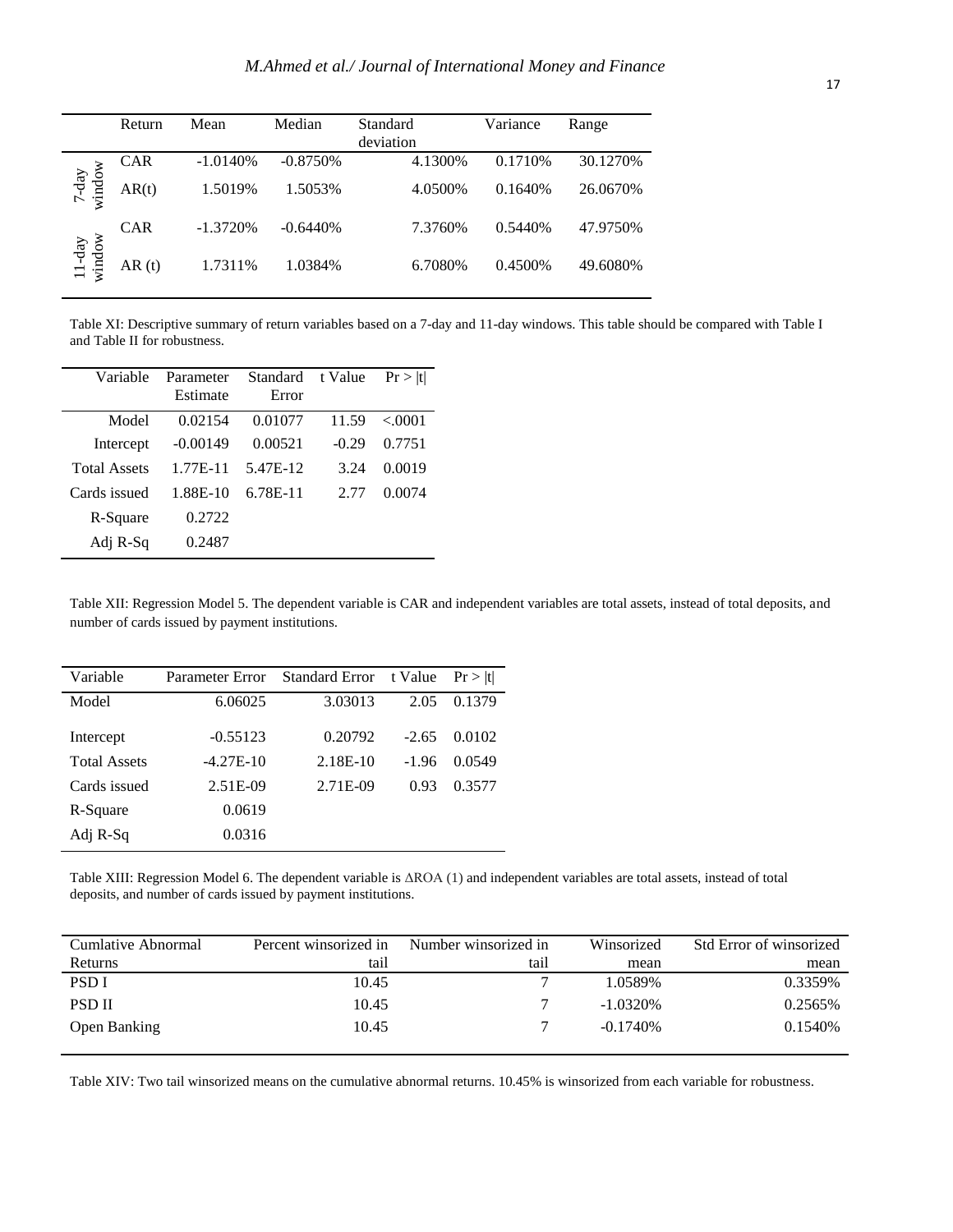## References:

- *Payment Services Directive: The new payments landscape. (2013). Retrieved from [https://www.euractiv.com/section/euro-finance/linksdossier/payment-services-directive-the-new-payments](https://www.euractiv.com/section/euro-finance/linksdossier/payment-services-directive-the-new-payments-landscape/)[landscape/](https://www.euractiv.com/section/euro-finance/linksdossier/payment-services-directive-the-new-payments-landscape/)*
- *EUR-Lex - 52011DC0941 - EN - EUR-Lex. (2012). Retrieved from [https://eur-lex.europa.eu/legal](https://eur-lex.europa.eu/legal-content/EN/ALL/?uri=CELEX%3A52011DC0941)[content/EN/ALL/?uri=CELEX%3A52011DC0941](https://eur-lex.europa.eu/legal-content/EN/ALL/?uri=CELEX%3A52011DC0941)*
- *Explanatory Memorandum to the Payment Services Regulations. (2009). [Ebook]. Retrieved from [http://www.legislation.gov.uk/uksi/2009/209/pdfs/uksiem\\_20090209\\_en.pdf](http://www.legislation.gov.uk/uksi/2009/209/pdfs/uksiem_20090209_en.pdf)*
- *Payment services. (2007). Retrieved from [https://ec.europa.eu/info/business-economy-euro/banking-and](https://ec.europa.eu/info/business-economy-euro/banking-and-finance/consumer-finance-and-payments/payment-services/payment-services_en#eu-rules-on-payment-services)[finance/consumer-finance-and-payments/payment-services/payment-services\\_en#eu-rules-on-payment-services](https://ec.europa.eu/info/business-economy-euro/banking-and-finance/consumer-finance-and-payments/payment-services/payment-services_en#eu-rules-on-payment-services)*
- *Banks Preparing for PSD: A Guide for Bankers on the Payment Services Directive. (2008). Retrieved from <https://www.abe-eba.eu/media/azure/production/1342/banks-preparing-for-psd.pdf>*
- *The Good, The Bad and The Ugly Of PSD2 | Protiviti - Canada. (2018). Retrieved from <https://www.protiviti.com/CA-en/node/143656>*
- *CMA-Competition & Markets Authority. (2016). Retail banking market investigation [Ebook]. Retrieved from [https://assets.publishing.service.gov.uk/media/57ac9667e5274a0f6c00007a/retail-banking-market-investigation](https://assets.publishing.service.gov.uk/media/57ac9667e5274a0f6c00007a/retail-banking-market-investigation-full-final-report.pdf)[full-final-report.pdf](https://assets.publishing.service.gov.uk/media/57ac9667e5274a0f6c00007a/retail-banking-market-investigation-full-final-report.pdf)*
- *PSD2, what is behind the updated directive?. (2018). Retrieved from <https://worldline.com/en/home/blog/2017/july/psd2-what-behind.html>*
- *PSD2 - What changes? (2016). Retrieved from<https://www.finextra.com/blogposting/12668/psd2---what-changes>*
- *Revised rules for payment services in the EU- Summary. (2018). Retrieved from [https://eur-lex.europa.eu/legal](https://eur-lex.europa.eu/legal-content/EN/LSU/?uri=CELEX:32015L2366)[content/EN/LSU/?uri=CELEX:32015L2366](https://eur-lex.europa.eu/legal-content/EN/LSU/?uri=CELEX:32015L2366)*
- *Henderson, G. (1990). Problems and Solutions in Conducting Event Studies. The Journal of Risk and Insurance, 57(2), 282-306. doi:10.2307/253304*
- *Kothari, S., & Warner, J. (2004). The Econometrics of Event Studies. SSRN Electronic Journal. doi: 10.2139/ssrn.608601*
- *What do PSD1 and PSD2 mean and why are they important?. (2018). Retrieved from <https://blog.ibanfirst.com/en/what-are-psd1-and-psd2-and-why-are-they-important>*
- *Lamdin, D. (2001). Implementing and interpreting event studies of regulatory changes. Journal Of Economics And Business, 53(2-3), 171-183. doi: 10.1016/s0148-6195(01)00035-2*
- *Corrado, C. (2010). Event Studies: A Methodology Review. SSRN Electronic Journal. doi: 10.2139/ssrn.1441581*
- *Dnes, A.W., Kodwani, D.G., Seaton, J.S. et al. Journal of Regulatory Economics (1998) 13: 207. <https://doi.org/10.1023/A:1008027419553>*
- *Open Banking year one: Insights from the CMA9 and more. (2019). Retrieved from <https://www.finextra.com/newsarticle/33194/open-banking-year-one-insights-from-the-cma9-and-more>*
- *Open Banking Guidelines for Read/Write Participants. (2019). Retrieved from <https://www.openbanking.org.uk/wp-content/uploads/Guidelines-for-Read-Write-Participants.pdf>*
- *Retail Banking Market Investigation. (2019). Retrieved from [https://assets.publishing.service.gov.uk/media/57ac9667e5274a0f6c00007a/retail-banking-market-investigation](https://assets.publishing.service.gov.uk/media/57ac9667e5274a0f6c00007a/retail-banking-market-investigation-full-final-report.pdf)[full-final-report.pdf](https://assets.publishing.service.gov.uk/media/57ac9667e5274a0f6c00007a/retail-banking-market-investigation-full-final-report.pdf)*
- *Why Big UK Banks Are Worried About Open Banking. (2019). Retrieved from [https://www.forbes.com/sites/baininsights/2018/03/15/why-big-uk-banks-are-worried-about-open](https://www.forbes.com/sites/baininsights/2018/03/15/why-big-uk-banks-are-worried-about-open-banking/#499336614450)[banking/#499336614450](https://www.forbes.com/sites/baininsights/2018/03/15/why-big-uk-banks-are-worried-about-open-banking/#499336614450)*
- *Why Big Banks Are Losing To Tech Giants Over Open Banking. (2018). Retrieved from [https://www.forbes.com/sites/ginaclarke/2019/01/10/why-big-banks-are-losing-to-tech-giants-over-open](https://www.forbes.com/sites/ginaclarke/2019/01/10/why-big-banks-are-losing-to-tech-giants-over-open-banking/#4deed8013a57)[banking/#4deed8013a57](https://www.forbes.com/sites/ginaclarke/2019/01/10/why-big-banks-are-losing-to-tech-giants-over-open-banking/#4deed8013a57)*
- *Addressing the differences between Open Banking and PSD2. (2019). Retrieved from <https://www.fintech.finance/01-news/addressing-the-differences-between-open-banking-and-psd2/>*
- *Manifesto-for-the-impact-of-PSD2-on-the-future-of-European-Fintech pdf. Retrieved from*  <https://futureofeuropeanfintech.com/>